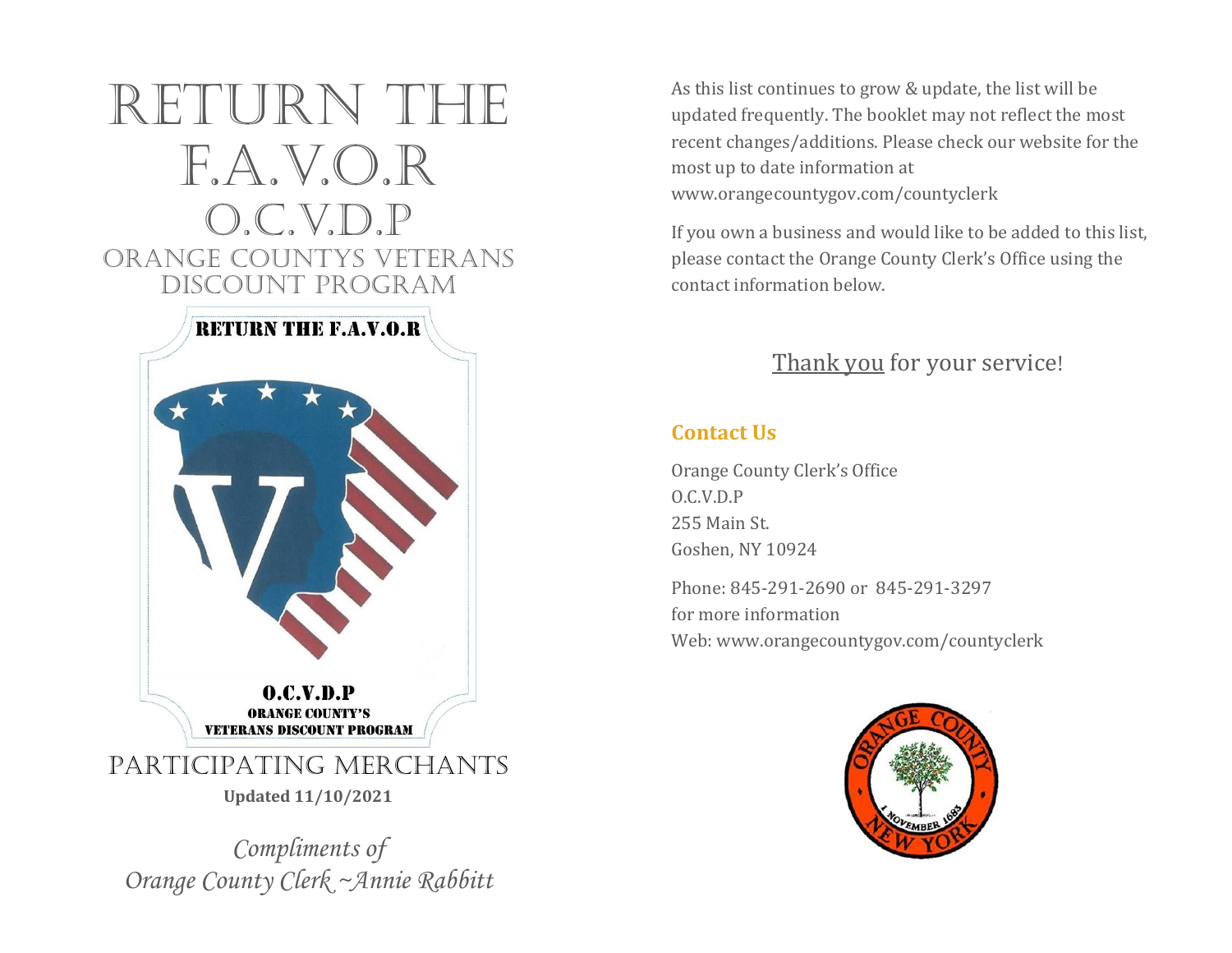| *17K Cleaners                         | 10%                           |
|---------------------------------------|-------------------------------|
| 273 Route 17K                         | Hrs: Mon-Fri 7a-6:30p         |
| Newburgh, NY 12550                    | Sat 8a-4p                     |
| 845-787-0142                          |                               |
| AK Auto Services, LLC/Goshen Car Wash | 10% Not to be combined        |
| & Oil Express                         | with any other offers.        |
| 289 West Main St.                     |                               |
| Goshen, NY 10924                      |                               |
| 845-294-2488                          |                               |
| Any Old Thing                         | 10%                           |
| 4 West Main St.                       |                               |
| Middletown, NY 10940                  |                               |
| 845-978-7259                          |                               |
| *Aamco Transmissions & Total Car Care |                               |
|                                       | 10%                           |
| 295 Windsor Highway                   | Aamconewwindsor.com           |
| New Windsor, NY 12553                 | Hrs: Mon-Fri 7:30a-6p         |
| 845-561-2045                          | Sat 7:30a-5p                  |
| *AccuCare Pharmacy                    | 10%                           |
| 67 James P Kelly Way                  |                               |
| Middletown, NY 10940                  |                               |
| 845-343-2750                          |                               |
| *Acorn Plumbing & Heating, Inc.       | 20%                           |
| 324 North Plank Rd.                   | www.acorn-ph.com              |
| Newburgh, NY 12550                    | Hrs: 7a-3:30p                 |
| 845-343-3433                          | <b>Emergency Service 24/7</b> |
| *Acorn Plumbing & Heating, Inc.       | 20%                           |
| 168 Hopper Ave.                       | www.acorn-ph.com              |
| Waldwick, NJ 07463                    | Hrs: 7a-3:30p                 |
| 845-343-3433                          | <b>Emergency Service 24/7</b> |
| *Airborne Abstract Inc.               | 10%                           |
| 21 Vascello Rd.                       | Hrs: 9a-5p                    |
| New Windsor, NY 12553                 |                               |
| 845-496-9608                          |                               |
| Aliton's Pharmacy HHC                 | 15%- Not applicable by        |
| 10-12 Sussex Street                   | law to copays or              |
| Port Jervis, NY 12771                 | deductibles on insurances,    |
| 845-856-8314                          | Medicare or Medicaid          |
| *All Hands Electric                   | 10%                           |
| P.O. Box 623                          | Off Labor Only                |
| Cornwall NY 12518                     | Hrs: 8am-6pm                  |
| 914-213-5597                          |                               |

| *Ambit Energy<br>1801 N. Lamar, Suite 600<br>Dallas, TX 75202<br>888-871-4277                           | Earn free energy through<br>customer referral                                                                     |
|---------------------------------------------------------------------------------------------------------|-------------------------------------------------------------------------------------------------------------------|
| *AMI Services, Inc.<br>324 North Plank Road<br>Newburgh NY 12550<br>845-564-3065                        | 20%<br>www.ami-servicesinc.com<br>Hrs: 8am-5pm                                                                    |
| *Amendola's Pizza & Pasta<br>28 Lake Street<br>Monroe, NY 10950<br>845-782-4432                         | 20%<br>amendolaspizzapasta.com                                                                                    |
| *American Pest Control<br>93 Prince St.<br>Middletown NY 10940<br>845-629-2878                          | 10%<br>Hrs: 7am-7pm                                                                                               |
| *American Sealcoating Services<br>25 Warn Avenue<br>Pine Bush, NY 12566<br>917-880-1072 or 845-361-7375 | 15%<br>Sealcoating, patch work, stone                                                                             |
| *American Septic Service<br>140 St. Elmo Road<br>Wallkill, NY 12589<br>845-895-2501                     | 10%<br>Up to \$1000.00                                                                                            |
| Amore's Pizzeria & Restaurant<br>182 W. Main Street<br>Goshen, NY 10924<br>845-294-1492                 | 10%                                                                                                               |
| *Amy Cutter, Licensed Massage<br>Therapy<br>27 Berea Rd.<br>Walden NY 12586<br>845-629-6272             | 20%<br>www.amycutter.com<br>Hrs: By appointment only                                                              |
| *Andolinis Pizzeria<br>1291 Dolsontown Rd.<br>Middletown NY 10940<br>845-956-0223                       | 10%<br>Hrs: Tues-Thurs 11a-8p<br>Fri & Sat 11a-9p Sun 11a-8p                                                      |
| *Anelli Xavier - Defense Attorneys<br>269 W. Jefferson St.<br>Syracuse, NY 13202<br>315-200-1577        | \$500.00 off Legal Services. See<br>Website for more details<br>www.Anellixavier.com/return-<br>the-favor-support |

**1 \* = Business accepts F.A.V.O.R Cards from other Counties 2**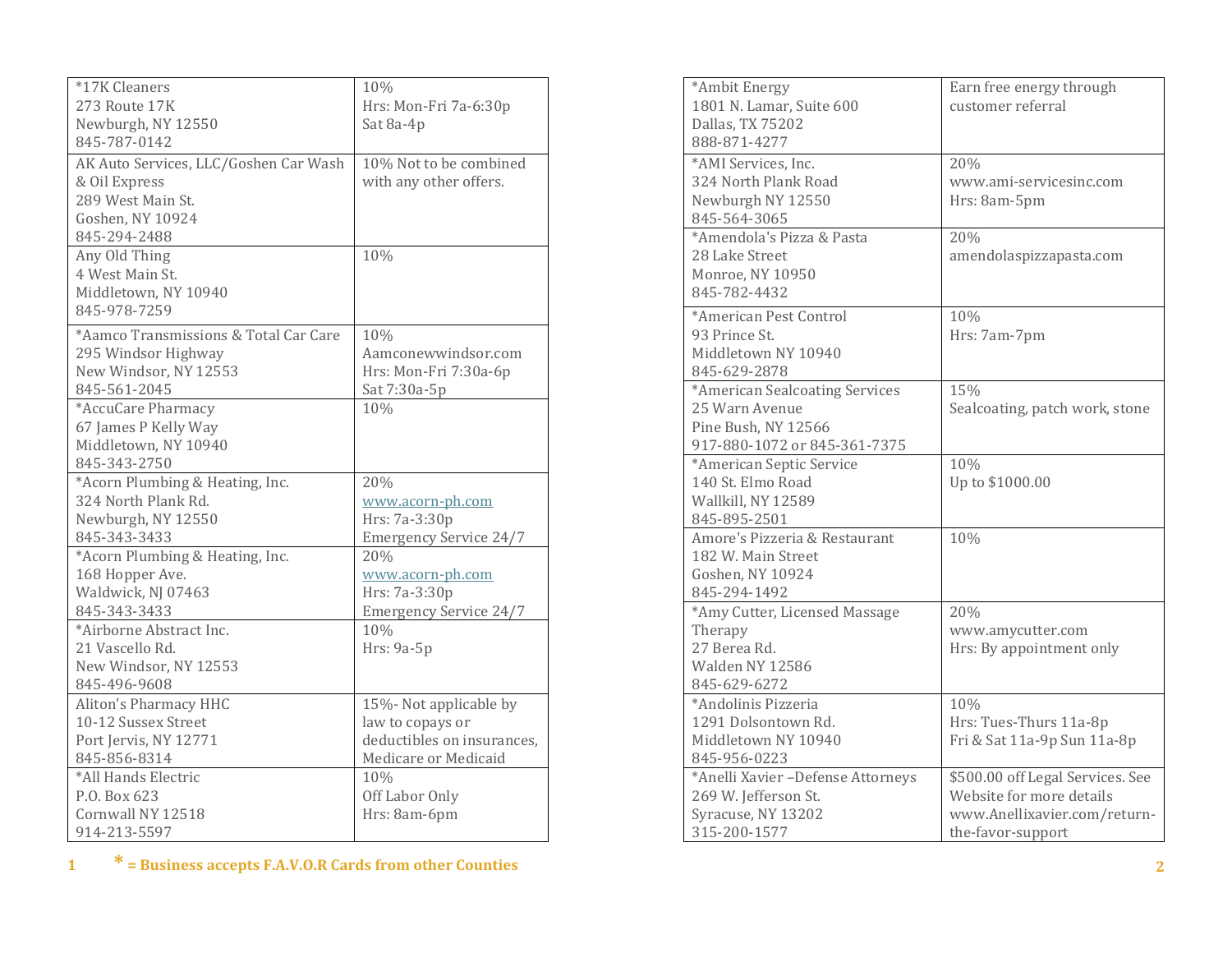| *Anton's Wine & Liquor<br>349 Route 211E<br>Middletown, NY 10940<br>845-343-6130                                     | 10%                                                                                                                                                                                                                       |
|----------------------------------------------------------------------------------------------------------------------|---------------------------------------------------------------------------------------------------------------------------------------------------------------------------------------------------------------------------|
| *Apex Brewery/Pivot Brewery<br>405 State Route 17M<br>Monroe, NY 10950<br>845-202-3498                               | 10%<br>Hrs: Th 4p-8p Fri 4p-9p<br>Sat 12p-8p Sun 12p-6p                                                                                                                                                                   |
| *Apple Auto Body<br>320 Route 17M<br>Monroe, NY 10950<br>845-783-4800                                                | 10%<br>www.appleab.com<br>Hrs: Mon-Fri 8a-5:30p<br>Sat 8a-12p                                                                                                                                                             |
| Apple Ridge Orchards<br>101 Jessup Rd.<br>Warwick, NY 10990<br>845-987-7717                                          | 20%                                                                                                                                                                                                                       |
| *Artisan Mortgage Co.<br>134 4th Ave.<br>Bay Shore, NY 11706<br>(800) 499-0141                                       | Home Appraisal fee waived (Up<br>to \$500)<br>NMLS#23084<br>www.ArtisanHomeMortgage.com                                                                                                                                   |
| *A Stevens Plumbing & Heating<br>135 East Main St., Unit 4<br>Washingtonville, NY 10992<br>845-496-5903              | 10% On all services. Not to be<br>used on new installs                                                                                                                                                                    |
| Auto Car Wash & Detailing<br>184 Dolson Ave.<br>Middletown, NY 10940<br>845-343-2999<br>www.washentire.com           | 15% Must present ID<br>Plus 1 free full service #3 car<br>wash, Veterans Day Week. 10%<br>off of a set of 4 new Goodyear<br>tires* (* This offer may be<br>combined w/ manufacturers<br>rebates. See manager for details) |
| *AVC Hearing Aid Center, Inc.<br>22 Mulberry St., Suite 10C<br>Middletown, NY 10940<br>845-342-5636 Fax 845-342-2758 | 10%<br>www.avchearing.com<br>Hrs: Mon, Weds, Fri 9a-5p                                                                                                                                                                    |
| *AVC Hearing Aid Center, Inc.<br>Balmville Prof. Bldg., 5109 Rt 9W<br>Newburgh, NY 12550<br>845-562-8311             | 10%<br>www.avchearing.com<br>Hrs: Tues & Thurs 9:30a-4:30p                                                                                                                                                                |

| *Baseline K9 NYC                   | 25%                          |
|------------------------------------|------------------------------|
| 9 W. Meadow Way                    | Hrs: Various                 |
| Chester, NY 10918                  |                              |
|                                    |                              |
| *Bedrock Auto Sales                | 10%                          |
| 102 Homestead Ave.                 | www.bedrockauto.com          |
| Maybrook, NY 12543                 | Hrs: M, T, Th, Fri 8a-5p     |
| 845-427-5112                       | Sat 9a-12p                   |
| *Bella Luna Italian Restaurant     | 15%                          |
| 2877 Route 94                      | www.bellalunadining.com      |
| Blooming Grove, NY 10914           | Hrs: Tues-Sat 11a-10p        |
| 845-496-3747                       | Sun 1p-9p Closed Monday      |
|                                    |                              |
| *Berthiaumes Neversink Lumber Inc. | 10%                          |
| 95 Jersey Ave.                     | www.neversinklumber.com      |
| Port Jervis, NY 12771              | Hrs: Mon-Fri 7a-5p           |
| 845-856-5161                       | Sat 7:30a-4:30p              |
| <b>Bialas Farms</b>                | 10%                          |
| <b>Goshen Farmers Market</b>       | <b>Goshen Farmers Market</b> |
| Downtown Goshen, On the Green      | Fridays 10a-5p               |
| 845-374-6941                       | May through Oct              |
| <b>Billy Joe's Ribworks</b>        | 10%                          |
| 26 Front St.                       | www.ribworks.com             |
| Newburgh, NY 12550                 |                              |
| 845-565-1560                       |                              |
| *Bliss Boutique                    | 10%                          |
| 134 West Main St                   | Blissboutique.com            |
| Goshen, NY 10924                   | Hrs: Tues-Fri -12p-5p        |
| 845-248-1921                       | Sat 11a-4p                   |
| *Blooming Grove Chiropractic       | Complimentary Initial        |
| 49 Mountain Lodge Rd.              | consult                      |
| Washingtonville, NY 10992          | Hrs: Mon, Weds, Fri 9a-7p    |
| 845-497-2225                       | Tues & Thurs by apt only     |
|                                    | Sat 9a-11a                   |
| *Bluestone Acupuncture             | 25%                          |
| 44 West St.                        | bluestoneacupuncture.com     |
| Warwick, NY 10990                  | Hrs: See website for hours   |
| 845-986-7860                       |                              |
| *Botjer Acupuncture                | 30%                          |
| 1711 Route 17A                     | www.botjeracupuncture.com    |
| Florida, NY 10921                  |                              |
| 551-655-1531                       | Hrs: Fri & Sat By Appt.      |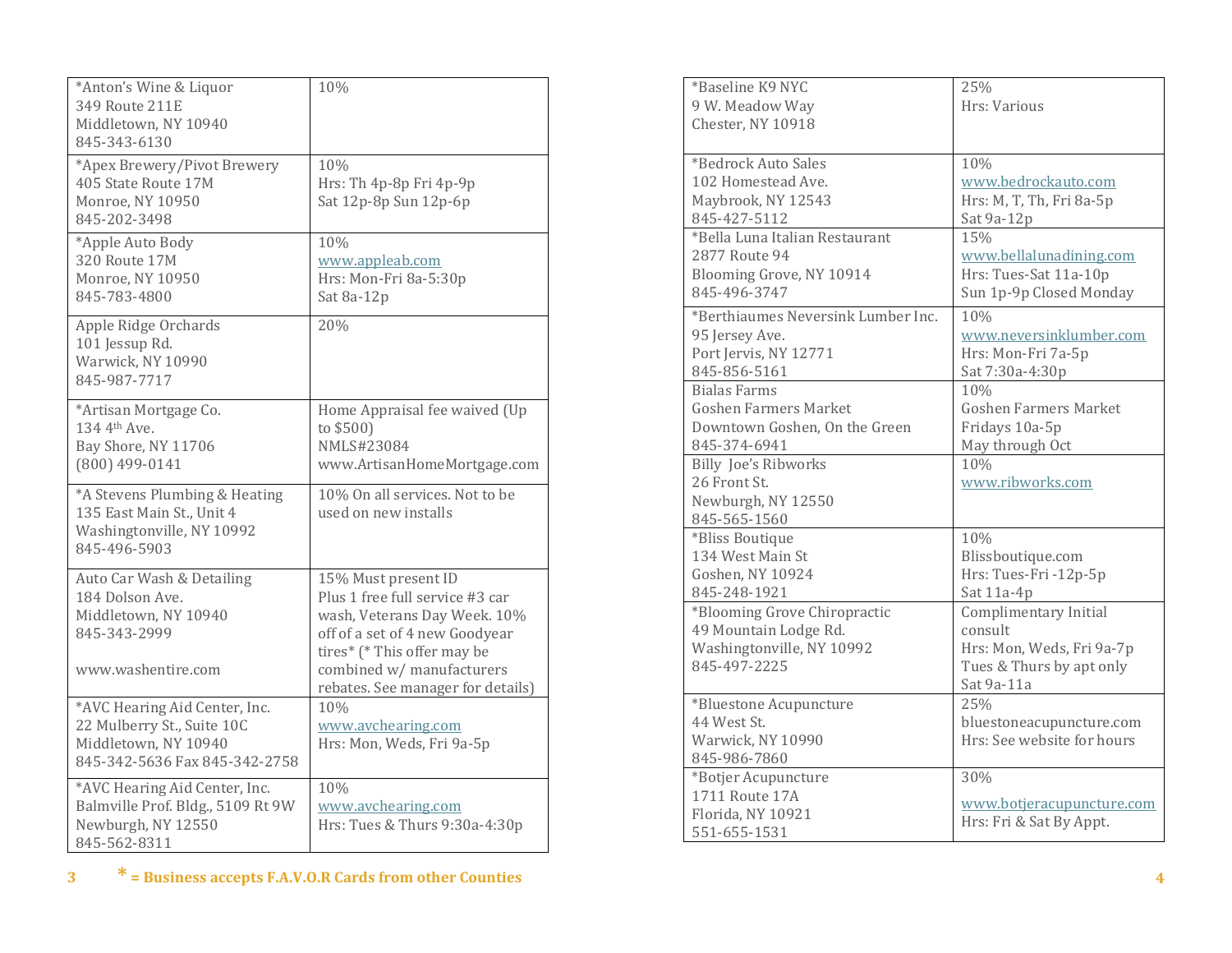| *Boutique Kitchen             | www.doriandehaanrossi.com    |
|-------------------------------|------------------------------|
| 1389 Kings Highway            | Discount varies by budget of |
| Chester, NY 10918             | job                          |
| 845-469-5342                  |                              |
| <b>Bradley's Auto Body</b>    | 10% On any collision repair  |
| 24 Hallock Dr.                | over \$500 or any deductible |
| Washingtonville, NY 10992     |                              |
| 845-496-3336                  |                              |
| *Brother Bruno's III          | 10%                          |
| 125 Dolson Ave.               |                              |
| Middletown, NY 10940          |                              |
| 845-343-1550                  |                              |
|                               |                              |
| *Brotherhood Winery           | 10% off 1-5 Bottles          |
| 100 Brotherhood Plaza Dr.     | 15% off 6-11 Bottles         |
| Washingtonville, NY 10992     | 20% off 1 case (12 bottles)  |
| 845-496-3661                  | Must be at least 21 years of |
|                               | age. Not Valid online.       |
| Bryan's Bikes                 | 10%                          |
| 240 Main St.                  |                              |
| Cornwall, NY 12518            |                              |
| 845-534-5230                  |                              |
| *BURGERIM                     | 15%                          |
| 115 Temple Hill Rd. Suite 300 | Hrs: 11am-9pm                |
| New Windsor, NY 12553         |                              |
| 845-391-8022                  |                              |
| <b>Burger King</b>            | Buy a Whopper Value meal     |
| 8 Oakland Ave.                | and get 1 Whopper sandwich   |
| Warwick, NY 10990             | free.                        |
| 845-986-1726                  |                              |
| C&M Auto Body                 | 15%                          |
| 26 Academy Ave.               |                              |
| Middletown, NY 10940          |                              |
| 845-343-7501                  |                              |
| C&M Auto Body II              | 15%                          |
| 1029 Route 17M                |                              |
| Monroe, NY 10950              |                              |
| 845-783-7843                  |                              |
| Café Internationale at Ramada | 15%                          |
| 1289 Route 300                |                              |
| Newburgh, NY 12550            |                              |
| 845-567-9429                  |                              |

| Café a la Mode                    | 15%                           |
|-----------------------------------|-------------------------------|
| 1 Oakland Ave.                    | \$5 minimum purchase          |
| Warwick, NY 10990                 |                               |
| 845-986-1223                      |                               |
|                                   |                               |
| *Canine Case Squad, Inc.          | 10%                           |
| 37 Grandview Place                | www.caninecasesquad.com       |
| Florida, NY 10921                 | Hrs: 9a-4p                    |
| 845-651-3647                      |                               |
| *Capital Self Storage             | 10%                           |
| 5 Cannon Hill dr.                 | www.primestoragegroup.com     |
| New Hampton, NY 10958             | Hrs: Mon-Fri 9a-5:30p         |
| 845-374-4444                      | Sat 9a-4p                     |
| *Carmine's Chianti Cow Restaurant | 10%                           |
| 1483 Route 6                      | Hrs: Sun-Thurs 4p-9p          |
| Port Jervis, NY 12771             | Fri & Sat 4p-10p              |
| 845-856-7740                      | Closed Sun (Dec-Mar)          |
| *CarTech Service Center           | 10%                           |
| 2024 Route 52                     | Not applicable on tire sales  |
| Pine Bush, NY 12566               |                               |
| 845-778-3548                      |                               |
| Cascarino's Brick Oven            | 10%                           |
| Pizzeria/Ristorante/Italiano Deli | Not valid with any other      |
| 121 Hawkins Dr.                   | offers or specials            |
| Montgomery, NY 12549              |                               |
| 845-457-1014                      |                               |
| *Catholic War Vets - Post 1937    | 12%                           |
| 161 Center St., P.O. Box 1599     | Discount on Hall Rental Only  |
| Pine Bush, NY 12566               | www.cwv1937.org               |
| 845-361-2339                      | Call for Hours                |
| *Chase Bank                       | All veterans with a checking  |
| All U.S Branches                  | account with chase can have a |
| 866-441-8649                      | small safe deposit box for    |
|                                   | free.                         |
| *Cherry Top Dairy Bar             | \$1.00 off order.             |
| 949 Rt. 32                        | 1 visit per day               |
| Newburgh, NY 12550                | Hrs: Mon-Fri 12p-10p          |
| 845-564-6340                      | Open April thru September     |
| Chester Diner, Inc.               | 10% Discount valid for        |
| 65 Brookside Ave.                 | Veteran and 1 other guest.    |
| Chester, NY 10918                 | Not to be combined with any   |
| 845-469-4488                      | other discounts or promos.    |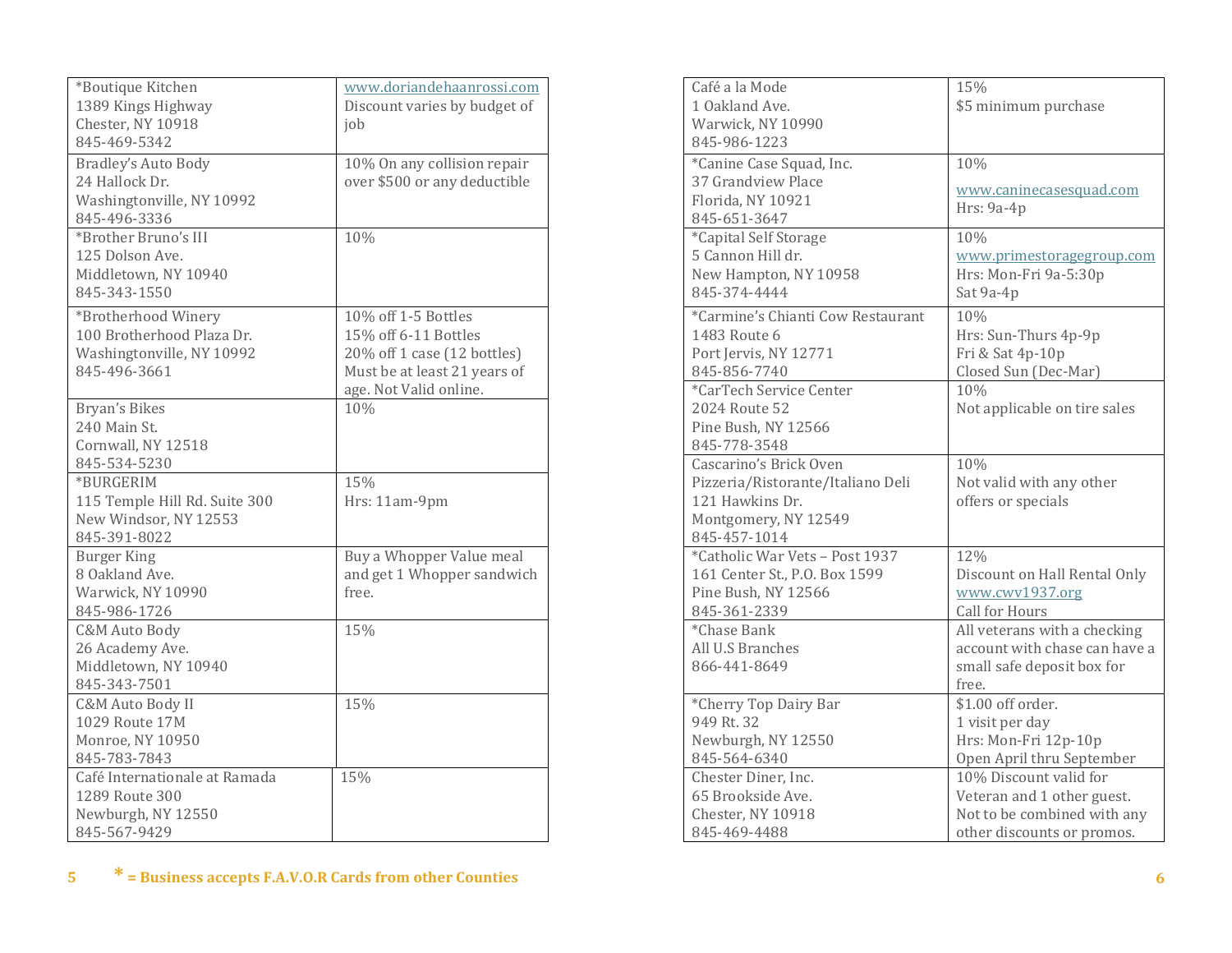| *Chester Public Library     | 50% off fines excludes lost/dmg    |
|-----------------------------|------------------------------------|
| 1784 Kings Highway          | www.chesterpubliclibrary.com       |
| Chester, NY 10918           | Hrs: M-Th 10a-8p                   |
| 845-469-4252                | Fri & Sat 10a-5p Sun 12p-4p        |
| *Christopher Jacobs Winery  | 5%                                 |
| 320 Crawford St.            | Hrs: Sat & Sun 12p-5p              |
| Pine Bush, NY 12566         | June through October               |
| 845-728-8066                |                                    |
| *Cleared for Takeoff Aerial | 25%                                |
| Photography                 | clearedfortakeoffphotography.com   |
| 424 Derby Rd.               | Hrs: Mon-Sun 9a-10p                |
| Middletown, NY 10940        |                                    |
| 908-574-8154                |                                    |
| *Clearview Vineyard         | 10%                                |
| 35 Clearview Lane           | www.clearviewvinevard.com          |
| Warwick, NY 10990           | Hrs: Weekends 12p-5p               |
| 845-651-2838                | April through Mid-December         |
| *Colandrea Pizza King       | 10%                                |
| 362 Route 211 East          |                                    |
|                             |                                    |
| Middletown, NY 10940        |                                    |
| 845-343-7275                |                                    |
| *Colonial diner             | 10% Mon-Thurs                      |
| 10 Dolson Ave.              |                                    |
| Middletown, NY 10940        |                                    |
| 845-342-3500                |                                    |
| Comfort Inn & Suites Goshen | <b>Entitles Veteran to current</b> |
| 20 Hatfield Lane            | State/Federal gov't rate for       |
| Goshen, NY 10924            | overnight accommodations.          |
| 845-291-1282                |                                    |
| *Cooper Paving, Inc.        | 10%                                |
| P.O. Box 199                | Must present VA card before        |
| Circleville, NY 10919       | estimate is given                  |
| 845-361-1028                |                                    |
| Cory's landscaping          | 20%                                |
| 169 Brimstone Hill Rd.      | Vietnam Veteran Owned              |
| Pine Bush, NY 12566         | www.coryslandscaping.com           |
| 845-283-2019                |                                    |
| *Creative Quill LTD         | 10%                                |
| 26 Colony Dr.               | By Appointment Only                |
| Monroe, NY 10950            |                                    |
| 845-782-6911                |                                    |
|                             |                                    |

| Cup-N-Saucer Diner<br>82 Boniface Dr.<br>Pine Bush, NY 12566<br>845-744-5969                           | 10% Mon-Thurs all day                                               |
|--------------------------------------------------------------------------------------------------------|---------------------------------------------------------------------|
| Cyrus Jewelers<br>475 route 17M<br>Monroe, NY 10950<br>845-783-0632                                    | 25%<br>Discount on in-stock<br>merchandise                          |
| Dash Lock & Key Services, Inc.<br>13 Bedford Ave.<br>Middletown, NY 10940<br>845-342-6611              | 15%                                                                 |
| *Decks Unlimited<br>12 Overlook dr.<br>Highland Mills, NY 10930<br>845-928-9072                        | 10%                                                                 |
| DeFilippis Bakery<br>28 East Main St.<br>Middletown, NY 10940<br>845-343-1321                          | 10%                                                                 |
| Demarest Hill Winery<br>81 Pine Island Turnpike<br>Warwick, NY 10990<br>845-986-4723                   | 10%                                                                 |
| Dennys Restaurant<br>1283 Route 300<br>Newburgh, NY 12550<br>845-564-6470                              | 10%                                                                 |
| Devitt's Nursery & Supply<br>56 Devitt Circle<br>New Windsor, NY 12553<br>845-561-1968                 | 10%<br>Must present card. Discount<br>applies to Nursery stock only |
| *Dezign Concepts<br>1389 Kings Highway<br>Chester, NY 10918<br>845-469-5342                            | Discount varies by budget of<br>job.<br>www.doriandehaanrossi.com   |
| Di Salvo Electric<br>22 Vinebrook Ave.<br>Cornwall on Hudson, NY 12520<br>845-534-9234 or 914-805-4530 | 15%                                                                 |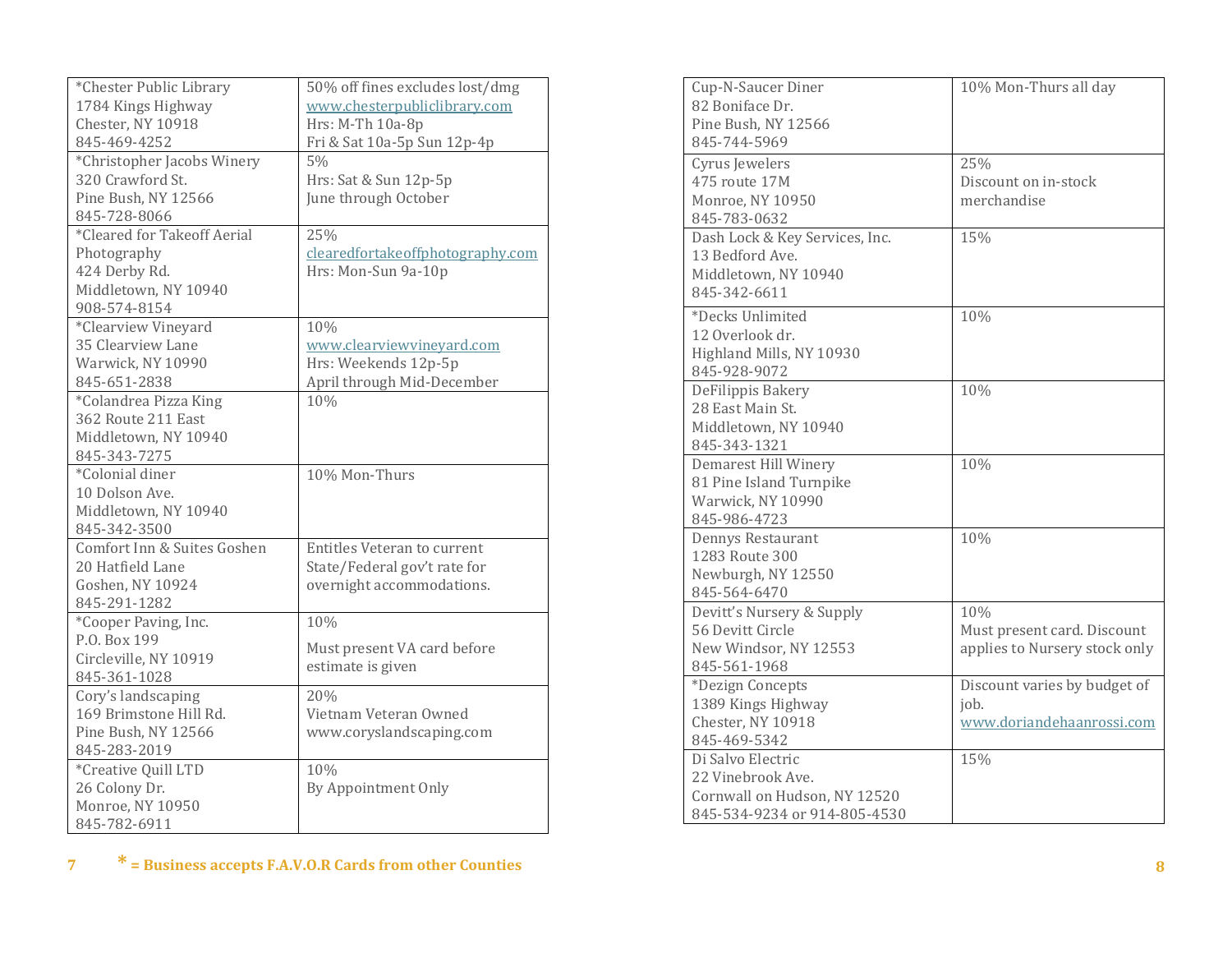| DJC Handyman Services<br>6 Primrose Court<br>Cornwall, NY 12518<br>845-534-8388<br>*Dog Guard Out of Sight Fencing<br>1 Thistle Dr.<br>Montgomery, NY 12549<br>845-527-2554<br>*Dorian DeHaan | 10%<br>off of services over \$100<br>Must Present Card<br>Hrs: M-F 8am-4pm<br>10% - Cannot be combined<br>with any other<br>offer/discount<br>Discount varies by budget of |
|-----------------------------------------------------------------------------------------------------------------------------------------------------------------------------------------------|----------------------------------------------------------------------------------------------------------------------------------------------------------------------------|
| 1389 Kings Highway<br>Chester, NY 10918<br>845-469-5342                                                                                                                                       | job<br>www.doriandehaanrossi.com                                                                                                                                           |
| Dr. Gunther Goldsmith<br>Dr. Ellen Solomon<br>66 Eisenhower Dr.<br>Middletown, NY 10940<br>845-343-3239                                                                                       | 15%<br>Applies to cleanings & fillings<br>only.<br>Hrs: M/T/Th/F 9a-5p<br>Weds 9a-12p                                                                                      |
| Dwayne's Glass Works, LLC<br>8 Bridge St., Suite A<br>Florida, NY 10921<br>845-651-1800                                                                                                       | 15%<br>Hrs: Mon-Fri 8a-5p<br>Sat 9a-1p                                                                                                                                     |
| EZ Contractors, Inc./EZ-Electric<br>3 Charles Lane, Suite #2B<br>Pamona, NY 10970<br>845-290-1977                                                                                             | 10%<br>Excluding sale & promotional<br>prices                                                                                                                              |
| Eagle Auto Body of Orange County<br>5216 Route 17M, P.O. Box 417<br>New Hampton, NY 10958<br>845-343-9193                                                                                     | 15% off deductible or free<br>rental car                                                                                                                                   |
| Elite Cinema 6<br>78 Brookside Ave, Suite 129<br>Chester, NY 10918<br>845-469-5333                                                                                                            | All 2D shows - \$6<br>All 3D shows - \$9<br>Some restrictions may apply<br>Subject to film distributor<br>Discount applies to card<br>holder only                          |
| *Empanada Nirvana<br>5519 Rt 9W - Food Trailer Site<br>Newburgh<br>845-775-6726                                                                                                               | 25% off \$20 or less<br>Hrs: 10am-6pm                                                                                                                                      |

| *Empire Diner                         | 10%                             |
|---------------------------------------|---------------------------------|
|                                       |                                 |
| 797 State Route 17M                   | www.monroeempirediner.com       |
| Monroe, NY 10950                      | Hrs: Mon-Sat 6a-11p             |
| 845-782-2244                          |                                 |
| <b>Empire Pest Control</b>            | 15%                             |
| P.O. Box 4007                         | <b>Residential Pest Program</b> |
| New Windsor, NY 12553                 |                                 |
| 845-826-4950                          |                                 |
| *Epic Robo-Spider Comics & Toys       | 10% off \$10 or more            |
| 317 Main St.                          | Hrs: Tues-Fri 10am-2pm          |
| Highland Falls NY 10928               | Sat 10am-7pm                    |
| 845-499-0143                          |                                 |
|                                       |                                 |
| *Esper Jewelers<br>1239 Route 94      | 10%                             |
|                                       | Hrs: Mon-Fri 9a-6p              |
| New Windsor, NY 12553                 | Sat 9a-3p                       |
| 845-562-2335                          |                                 |
| *Etched In Time Engraving             | 20%                             |
| 58 Main St.                           |                                 |
| Warwick, NY 10990                     |                                 |
| 845-986-7557                          |                                 |
| *Eye to Eye Vision Center             | 20%                             |
| 1 N. Galleria Dr., Suite 128          | Not valid w/ other              |
| Middletown, NY 10940                  | offers/insurance programs       |
| 845-692-2020                          | Hrs: Mon-Sat 10a-9p             |
|                                       | Sun 11a-6p                      |
| <b>Fairy Dusters Cleaning Service</b> | 10%                             |
| Home & Business                       | Route 17 corridor -             |
| 3 Duelk Ave.                          | Middletown west to Central      |
| Monroe, NY 10950                      | Valley                          |
| 845-248-5228                          |                                 |
| *FCC Gallery & Awards                 | 15%                             |
| 967 Little Britain Rd., Suite 200     | www.fccgallery.com              |
| New Windsor, NY 12553                 | Hrs: $T/W/Th$ 10a-5p            |
|                                       |                                 |
| 845-567-6995                          | Fri 2p-5p Sat 11a-2p            |
| *Federal Savings Bank                 | \$500 toward closing costs on   |
| 120 Broadway, 29th Flr, Suite 2950    | home purchase or refinancing.   |
| New York, NY 10271                    | Lauryn McKelvie - Mortgage      |
| 212-692-8468                          | <b>Broker</b>                   |
|                                       | Thefederalsavingsbank.com       |
|                                       | /laurynmckelvie                 |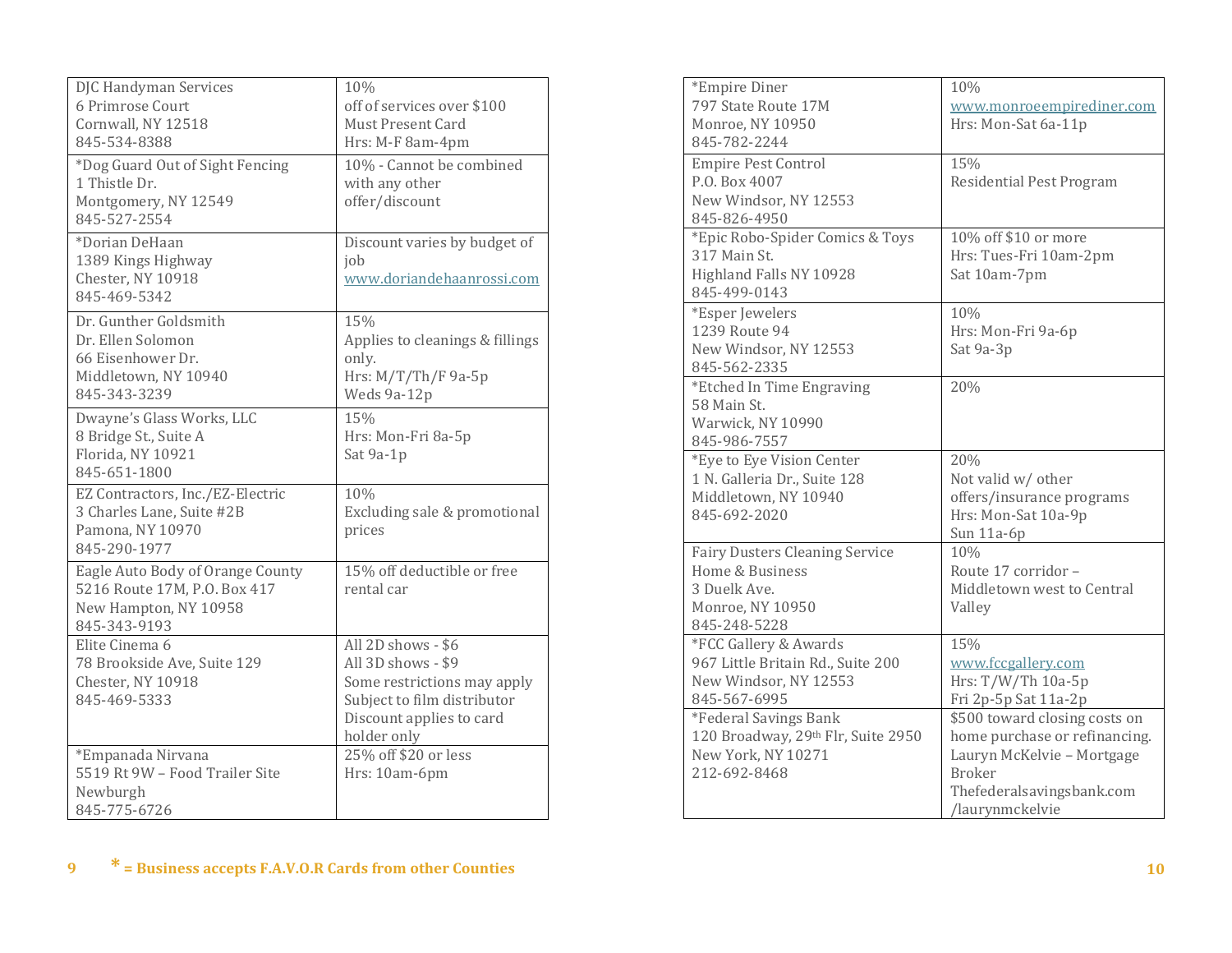| *Fire & Spirit<br>5020 Route 9W<br>Newburgh, NY 12550<br>845-522-9647                                                                                                                                                                    | 10%<br>www.myfireandspirit.com<br>Hrs: By appt only                                                                                                                                                                                                                                                                                                                              |
|------------------------------------------------------------------------------------------------------------------------------------------------------------------------------------------------------------------------------------------|----------------------------------------------------------------------------------------------------------------------------------------------------------------------------------------------------------------------------------------------------------------------------------------------------------------------------------------------------------------------------------|
| *Flannery Animal Hospital<br>789 Little Britain Rd.<br>New Windsor, NY 12553<br>845-565-7387                                                                                                                                             | 10%<br>Retired & Active Military                                                                                                                                                                                                                                                                                                                                                 |
| Flynn Funeral & Cremation Memorial<br>Centers<br>3 Hudson St.<br>Chester, NY 10918<br>Or at<br>139 Stage Rd.<br>Monroe, NY 10950<br>845-783-1811 or 800-750-8021<br>Forever Jewelers<br>36 Main St.<br>Warwick, NY 10990<br>845-986-2248 | 10% - On all merchandise as<br>selected. Does not include<br>cash advance items such as<br>cemetery, church, singer,<br>organist or other items as<br>cash advances on behalf of<br>the family or agent.<br>10% - Off All diamond<br>engagement rings. Cannot be<br>used for purchases of loose<br>diamonds or complete<br>diamond engagement rings.<br>Cannot be used on marked |
| *Four Eights transportation<br>P.O. Box 287<br>Otisville, NY 10963<br>845-386-8888                                                                                                                                                       | down or discounted items.<br>20%<br>Hrs: 24/7                                                                                                                                                                                                                                                                                                                                    |
| Franco Di Roma Italian restaurant<br>357 Route 211E<br>Middletown, NY 10940<br>845-342-3552                                                                                                                                              | 15%<br>Dinners Only                                                                                                                                                                                                                                                                                                                                                              |
| *Frank's Custom Shoe-Fitting<br>329 Route 211E<br>Middletown, NY 10940<br>845-342-9226                                                                                                                                                   | 10% - Discount is for a<br>custom shoe fitting. Shoes<br>with over the counter<br>inserts. Not valid on<br>prescription medical devices.                                                                                                                                                                                                                                         |

| *Frank's Pizza<br>470 Route 211, Suite 17<br>Middletown, NY 10940<br>845-342-6506               | 10%                                                                                       |
|-------------------------------------------------------------------------------------------------|-------------------------------------------------------------------------------------------|
| <b>Frazzleberries Country Stores</b><br>24 Main St.<br>Warwick, NY 10990<br>845-988-5080        | 10%<br>May not be combined with<br>any other discounts.                                   |
| *G&T Auto Parts of Goshen<br>244 West Main St.<br>Goshen, NY 10924<br>845-294-8197              | 10%<br>Hrs: M-F 8am-6pm<br>Sat 8am-4pm Sun 9am-<br>1pm                                    |
| *G&T Auto Parts of Warwick<br>31 Welling Place<br>Warwick, NY 10990<br>845-986-2097             | 10% off of regular retail<br>price                                                        |
| *G&T Auto Parts-Washingtonville<br>3 East Main St.<br>Washingtonville, NY 10992<br>845-496-7807 | 10%<br>Hrs: M-F 8am-6pm<br>Sat 8am-4pm Sun 9am-<br>1pm                                    |
| *Gayle Wines & Liquors<br>1227 Route 300<br>Newburgh, NY 12550<br>845-522-8646                  | $10% -$<br>www.gaylewines.com<br>Hrs: Mon-Thurs 11a-9p<br>Fri & Sat 11a-10p<br>Sun 12p-6p |
| *General Store of Campbell Hall<br>2823 Route 207<br>Campbell Hall, NY 10916<br>845-427-2489    | 10%<br>Deli & General<br>Merchandise. No<br>cigarettes, papers or beer.                   |
| George's Fuel, Inc.<br>1041A Route 52<br>Walden, NY 12586<br>845-778-3993                       | .10¢ off per gallon<br>Hrs: 8a-4:30p                                                      |
| Gervic Paints<br>416 East Main St.<br>Middletown, NY 10940<br>845-342-1079                      | 10%                                                                                       |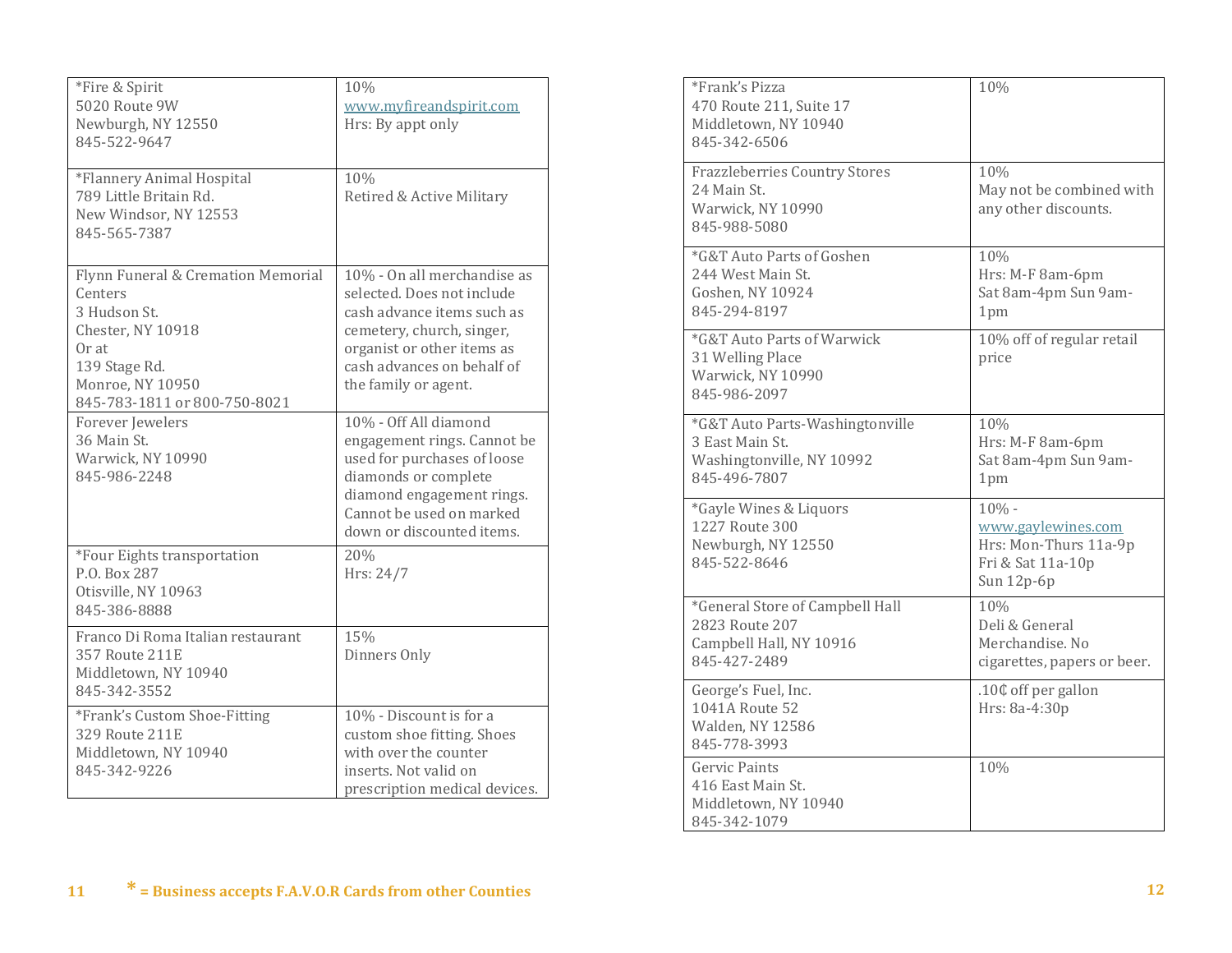| <b>Gervic Paints</b><br>494 Route 17M<br>Monroe, NY 10950<br>845-783-3803                         | 10%                                                                                         |
|---------------------------------------------------------------------------------------------------|---------------------------------------------------------------------------------------------|
| *GHS Jewelers<br>1 Idlewild Ave.<br>Cornwall-On-Hudson, NY 12520<br>845-534-8344                  | 20%<br>www.ghsjewelers.com<br>Hrs: Tues-Sat 10a-5:30p                                       |
| *Ginos Pizzeria<br>30 Carpenter Place<br>Monroe, NY 10950<br>845-783-4466                         | 10%                                                                                         |
| *GLC Water Proofing Inc.<br>7 Quarry Rd.<br>Goshen, NY 10924<br>845-294-5811                      | 10%<br>www.Glcwaterproofing.com<br>Hrs: 9am-5pm                                             |
| *Gloria's Total Beauty Salon & Spa<br>127 Route 94S, Suite 2<br>Warwick, NY 10990<br>845-986-2277 | 15% Except on Chemical Svcs<br>Hrs: Tues 10a-4p Weds 10a-5p<br>Th & Fri 10a-6:30p Sat 8a-1p |
| *Goldenarea Furniture<br>207 Wickham Ave., Route 211<br>Middletown, NY 10940<br>845-342-1880      | 10% - www.goldenarea.com<br>Hrs: Mon-Fri 10a-7p<br>Sat 10a-6p Sun 12p-5p                    |
| *Gold's Gym of Monroe Woodbury<br>54 Route 17M<br>Harriman, NY 10926<br>845-782-4653              | 10% - www.goldsgym.com<br>/monroewoodburyny<br>Hrs: Mon-Fri 5a-12a<br>Sat & Sun 7a-7p       |
| *Gomez Mill House<br>11 Mill House Rd.<br>Marlboro, NY 12542<br>845-239-3126                      | Tours: \$5 admission for vets<br>Purchases: 20% discount                                    |
| *Goshen Hardware, Ltd.<br>44 West Main St.<br>Goshen, NY 10924<br>845-294-7117                    | 10%<br>www.goshenhardware.com<br>Hrs: Mon-Sat 7a-6p<br>Sun 9a-3p                            |

| Goshen Plaza Diner                   | 10%                           |
|--------------------------------------|-------------------------------|
| 118 Clowes Ave.                      | Not with Credit Cards.        |
| Goshen, NY 10924                     | Must present ID card          |
| 845-294-7800                         |                               |
| *Goshen Sunoco Inc.                  | 10% - Excludes Gasoline       |
| 121 Greenwich Ave.                   | www.goshensunoco.com          |
| Goshen, NY 10924                     | Hrs: 6a-6p                    |
| 845-294-6030                         |                               |
| Gray Family farm                     | 10%                           |
| 2054 Route 94                        |                               |
| Salisbury Mills, NY 12577            |                               |
| 845-534-0365                         |                               |
| *Green Grove Dental                  | 20%                           |
| 28 Brotherhood Plaza Dr.             | Hrs: Tues & Thurs 9a-7p       |
| Washingtonville, NY 10992            | Fri & Sat 9a-5p               |
| 845-477-1447                         |                               |
| Green Guardian Organic Lawn Care     | 15%                           |
| 163 Windsor Highway                  | Must be Veterans home.        |
| New Windsor, NY 12553                | Organic Lawn care.            |
| 845-629-7300                         | <b>Eastern Orange County</b>  |
| <b>Greenwood True Value</b>          | 10%                           |
| 77 Windermere Ave.                   | Not on sale items             |
| Greenwood Lake, NY 10925             |                               |
| 845-477-3327                         |                               |
| Greenwood Lake Taxi                  | 10%                           |
| 97 Windermere Ave., P.O. Box 613     |                               |
| Greenwood Lake, NY 10925             |                               |
| 845-477-1314                         |                               |
| <i><b>*Guardian Self Storage</b></i> | 10%                           |
| 210 Kings highway                    | www.guardianselfstorage.com   |
| Warwick, NY 10990                    | Hrs: See website for location |
| 845-986-5530                         | hours.                        |
| *Guardian Self Storage               | 10%                           |
| 151 Orange Ave.                      | www.guardianselfstorage.com   |
| <b>Walden, NY 12586</b>              | Hrs: See website for location |
| 845-778-4222                         | hours.                        |
| *Guardian Self Storage               | 10%                           |
| 149 Windsor Highway                  | www.guardianselfstorage.com   |
| New Windsor, NY 12553                | Hrs: See website for location |
| 845-561-0606                         | hours.                        |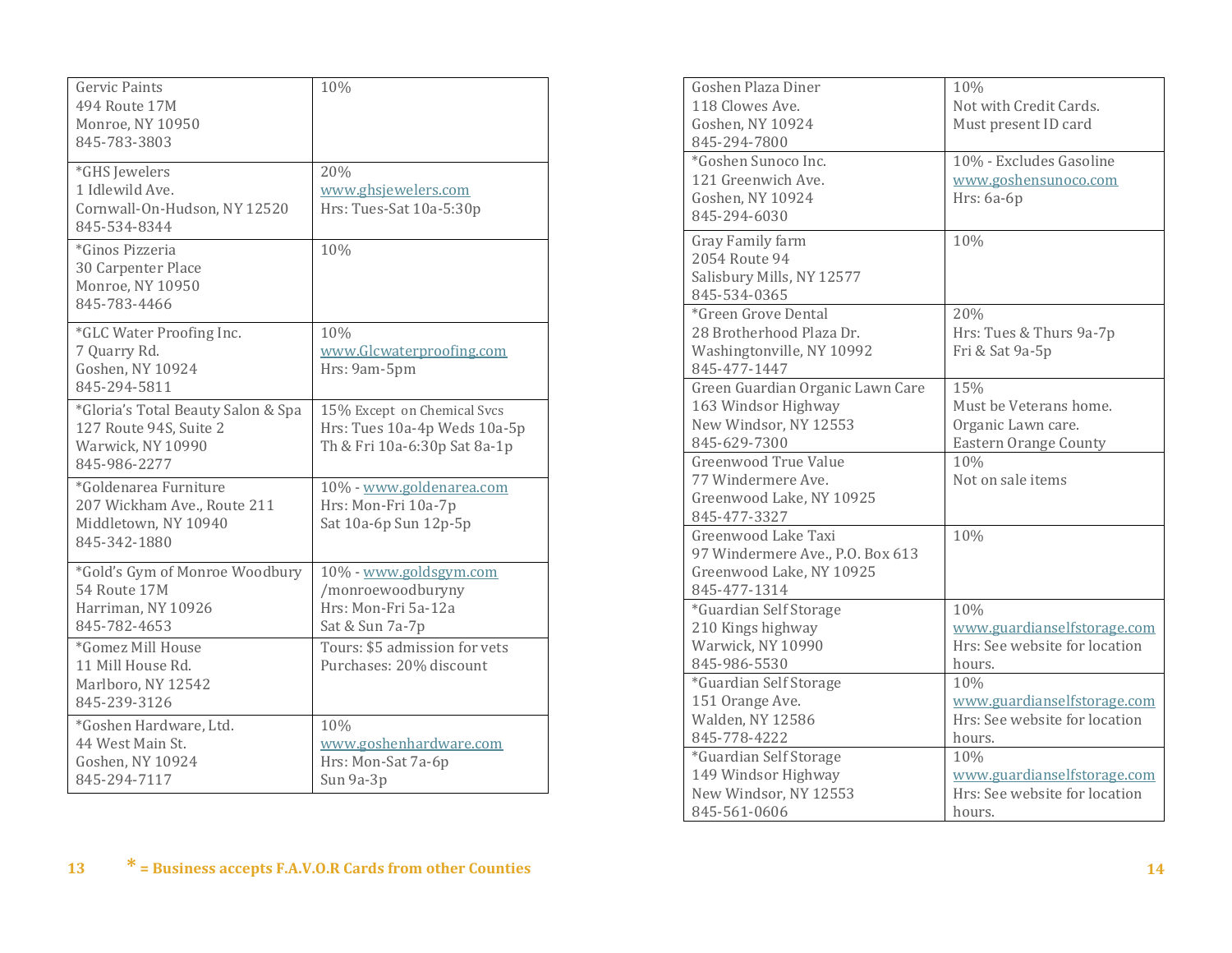| *Guardian Self Storage                                                                   | 10%                                                                                                                              |
|------------------------------------------------------------------------------------------|----------------------------------------------------------------------------------------------------------------------------------|
| 1108 Kings Highway                                                                       | www.guardianselfstorage.com                                                                                                      |
| Chester, NY 10918                                                                        | Hrs: See website for location                                                                                                    |
| 845-986-8666                                                                             | hours.                                                                                                                           |
| *Guardian Self Storage                                                                   | 10%                                                                                                                              |
| 24 Liner Rd.                                                                             | www.guardianselfstorage.com                                                                                                      |
| Newburgh, NY 12550                                                                       | Hrs: See website for location                                                                                                    |
| 845-567-6262                                                                             | hours.                                                                                                                           |
| *Heaven On Earth Natural Foods                                                           | 10%                                                                                                                              |
| 96 Main St., P.O. Box 1440                                                               | Hrs: Mon, Weds, Fri 10a-6p                                                                                                       |
| Pine Bush, NY 12566                                                                      | Tues & Thurs 10a-7p                                                                                                              |
| 845-744-6006                                                                             | Sat 10a-5p                                                                                                                       |
| Hennessy Wine & Liquors<br>6 Depot St.<br>Washingtonville, NY 10992<br>845-496-3936      | 10% Must Present ID Card<br>Discount is on Wine only.<br>Cannot be used with any other<br>discounts, sale or specialty<br>items. |
| Home Advantage Inspection Svc.<br>131 Pine Tree Rd.<br>Monroe, NY 10950<br>845-492-1173  | \$100 off full home inspection                                                                                                   |
| *Homestead Funding Corp.                                                                 | Free Mtg prequal, Credit &                                                                                                       |
| 76 West Ave - 2C                                                                         | Document review. Assistance                                                                                                      |
| Lockport, NY 14094                                                                       | in obtaining certificate of                                                                                                      |
| 716-696-0036                                                                             | eligibility.                                                                                                                     |
| Hot-N-Tots Children's Center<br>19 Maryland Ave.<br>Middletown, NY 10940<br>845-344-3728 | 25%                                                                                                                              |
| *Hotalen Sporting Arms - FFL                                                             | 20% Off Firearm Transfer Fee.                                                                                                    |
| 21 Warn Ave.                                                                             | Free NYS Safe Act NIC Checks                                                                                                     |
| Pine Bush, NY 12566                                                                      | on Personal/Private Transfer.                                                                                                    |
| 845-313-0704                                                                             | Hrs: By Appointment Only                                                                                                         |
| *Huber Contracting<br>84 Old St. Lot 41<br>Highland Falls NY 10928<br>845-492-7707       | 15%                                                                                                                              |
| *Hudson Highlands Dentistry                                                              | 10%                                                                                                                              |
| 22 Mulberry St., Suite 1B                                                                | hudsonhighlandsdentistry.com                                                                                                     |
| Middletown, NY 10940                                                                     | Hrs: Mon & Tues 8a-6p                                                                                                            |
| 845-343-6908                                                                             | Weds 8a-5p Thurs 8a-2:30p                                                                                                        |

| Hudson News, Euro Café, Quiznos<br><b>Stewart International Airport</b><br>1130 First St.<br>New Windsor, NY 12553<br>845-567-0923 | 10%<br>Not applicable to Magazines,<br>Newspapers or Cigarette<br>purchases.                                                            |
|------------------------------------------------------------------------------------------------------------------------------------|-----------------------------------------------------------------------------------------------------------------------------------------|
| *Hudson Solar<br>13 Hook Rd.<br>Rhinebeck, NY 12572<br>866-452-7652                                                                | \$500 off cost of system. Cannot<br>be combined with other<br>discount programs. ID card<br>must be shown prior to<br>contract signing. |
| *Hudson Valley Awards & Custom<br>Framing<br>158 Greenwich Ave.<br>Goshen, NY 10924<br>845-294-6395                                | 15%                                                                                                                                     |
| *Hudson Valley Barbers<br>108 Prospect St.<br>Middletown, NY 10940<br>845-342-0594                                                 | \$8 Haircuts<br>Hrs: 9a-7p Daily                                                                                                        |
| *Hudson Valley Concierge Service<br>10 Hudson Lane<br>Highland, NY 12528<br>845-518-4827                                           | 10% Only on errand services.<br>(Pick up & Drop off of<br>groceries, dry cleaning, drug<br>prescription, etc.)                          |
| *Hudson Valley Home Sourcing, LLC<br>2679 Route 17M, Suite A<br>Goshen, NY 10924<br>845-294-5663                                   | \$2500.00 off base price of any<br>home built by HVHS<br>www.hyhomesource.com<br>Hrs: Mon-Fri 8:30a-5p                                  |
| *Hudson Valley Remodelers<br>2713 Route 17M<br>New Hampton, NY 10958<br>845-294-9068                                               | 10%                                                                                                                                     |
| *Hudson Valley Whole Life Center<br>254 Route 17K, Suite 203<br>Newburgh, NY 12550<br>845-567-9190                                 | All Chiropractic Services<br>Hudsonvalleywholelife.com<br>Hrs: See website for business<br>hours                                        |
| *Huffman Koos Furniture<br>303 Route 211 East<br>Middletown, NY 10940<br>845-956-0700                                              | 20%<br>Please see Pete Degnan, Store<br>Manager                                                                                         |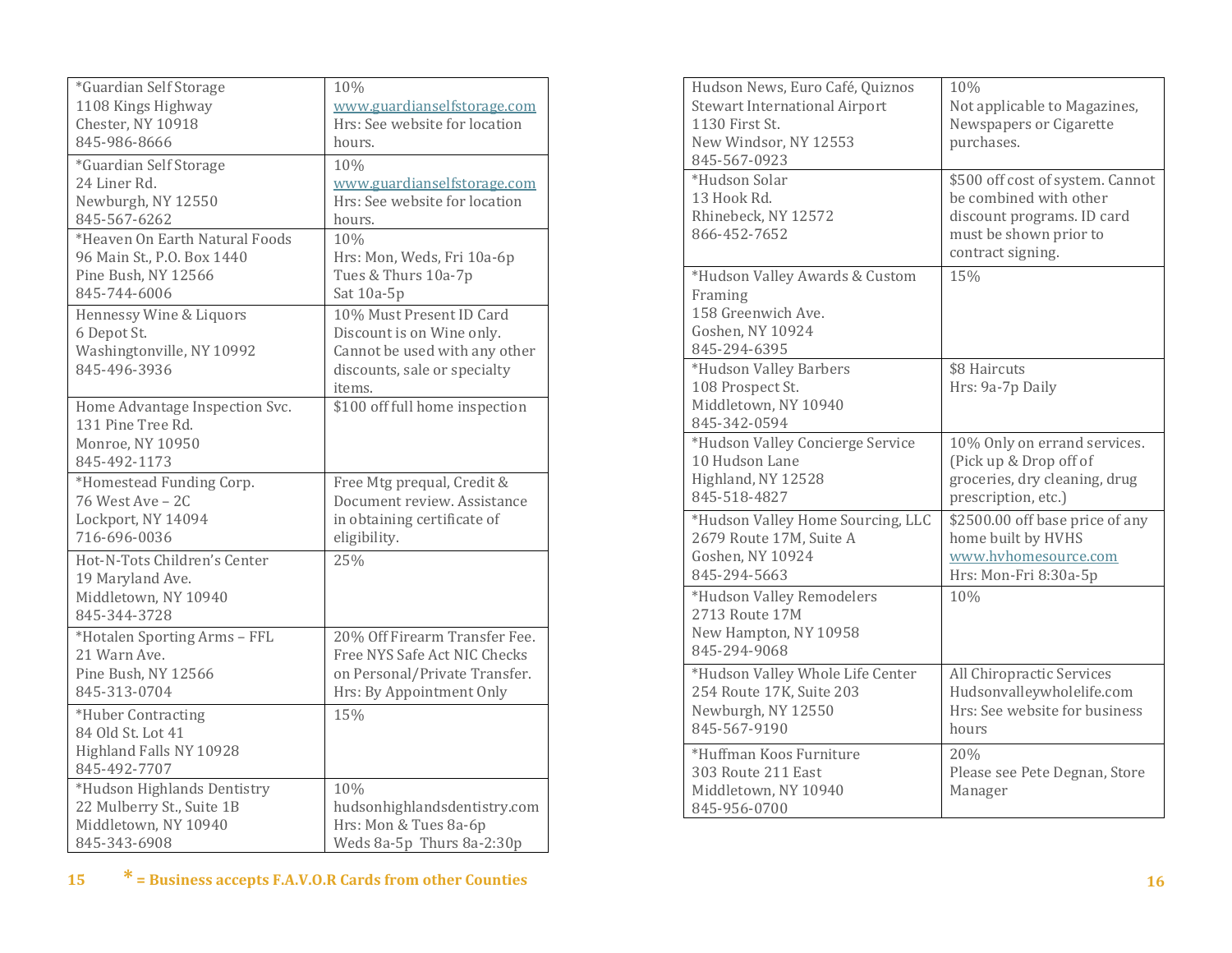| HVRewards.com<br>Montgomery, NY 12549<br>845-637-7558                                                                                                                 | 25% discount on monthly<br>service & \$.01 discount per<br>message                                                                                   |
|-----------------------------------------------------------------------------------------------------------------------------------------------------------------------|------------------------------------------------------------------------------------------------------------------------------------------------------|
| I Business Solutions, Inc.<br>3 Sheafe Circle<br>Rock Tavern, NY 12575<br>914-443-0683<br>*IHOP Restaurant<br>155 Dolson Ave.<br>Middletown, NY 10940<br>845-343-0880 | 15% off labor, virus removal,<br>hardware repair &<br>installations.<br>Hrs: By Appointment Only<br>20%<br>Hrs: Sun-Thurs 7a-10p<br>Fri & Sat 7a-11p |
| *IHOP Restaurant<br>44 Route 17K<br>Newburgh, NY 12550<br>845-568-4467                                                                                                | 20%<br>Hrs: Sun-Thurs 7a-10p<br>Fri & Sat 7a-11p                                                                                                     |
| <b>Illusions Hair Design</b><br>2920 Route 6<br>Slate Hill, NY 10973<br>845-355-9968                                                                                  | 20%<br>Must show ID Card                                                                                                                             |
| <b>Integrative BioNutrition</b><br>1 Goldsmith Court<br>Washingtonville, NY 10992<br>845-522-2337                                                                     | 30%<br>Six Month Program                                                                                                                             |
| <b>Ivy Rock Farms</b><br>99 Purdys Lane<br>New Windsor, NY 12553<br>845-534-0365                                                                                      | 10%                                                                                                                                                  |
| I Will Assist U<br>Personal Assistant Services<br>845-204-8157                                                                                                        | 10%                                                                                                                                                  |
| JBZ Auto Service Center, Inc.<br>8 Bull Rd.<br>Campbell Hall, NY 10916<br>845-427-7755                                                                                | 10%                                                                                                                                                  |
| *Jack of All Trades of OC, LLC<br>8 Carl Place, Suite 2<br>New Windsor, NY 12553<br>845-926-5973                                                                      | 10%<br>www.jackofalltradespro.com<br>Hrs: 8:30a-5p                                                                                                   |

| Jacobowitz & Gubits, LLP             | 10%                          |
|--------------------------------------|------------------------------|
| 158 Orange Ave.                      | www.jacobowitz.com           |
| <b>Walden, NY 12586</b>              | Hrs: 8:30a-5:30p             |
| 845-778-2121                         |                              |
| JM Electric & Son, Inc.              | 10%                          |
| 870 Pulaski Highway                  | www.imelectricsoninc.com     |
| Goshen, NY 10924                     | Hrs: 7a-3:30p                |
| 845-986-2565                         |                              |
| *Johnny's Service Center             | 10%                          |
| 105 Windermere Ave.                  | www.johnnysservice.com       |
| Greenwood Lake, NY 10925             | Hrs: Mon-Fri 8a-5:30p        |
| 845-477-3131                         | Alternate Sat by apt only    |
| Jones services Co., LLC              | 15%                          |
| 2099 Route 17A                       | Cannot be combined with      |
| Goshen, NY 10924                     | other offers or discounts.   |
| 845-262-2338                         |                              |
| *Josephine-Louise Public Library     | 50%                          |
| 5 Scofield St                        | www.waldenlibrary.org        |
| Walden, NY 12586                     | Hrs: M-Th 10a-8p             |
| 845-778-7621                         | Fri 10a-6p Sat 10a-2p        |
| JP Lawncare & Landscape              | 15%                          |
| 21 A Howe St.                        |                              |
|                                      |                              |
| Warwick, NY 10990                    |                              |
| 845-544-9707                         |                              |
| Keller Williams Hudson Valley United | 25% Must speak with          |
| 9 Bert Crawford Rd.                  | Rosemarie Morellom Lic.      |
| Middletown, NY 10940                 | Real Estate Associate Broker |
| 845-928-9762 or 914-755-0600         |                              |
| *Lake Living Kitchen & Bath Supply   | 10%                          |
| 18 Elm St.                           | Hrs: Tues & Thurs 8a-4:30p   |
| Greenwood Lake, NY 10925             | Sat 9a-3p                    |
| 845-477-2022                         |                              |
| *Lakeside Hair Boutique              | 20%                          |
| 130 Windermere Ave                   | Hrs: Tues 11a-7p             |
| Greenwood Lake, NY 10925             | Thurs & Fri 10a-7p           |
| 845-595-1911                         | Sat 10a-6p                   |
| LAM Lighting & Design                | 15%                          |
| 2685 Route 17M, P.O. Box 429         | Excludes any recessed        |
| Goshen, NY 10924                     | lighting & Casablanca Fans.  |
| 845-294-5469                         |                              |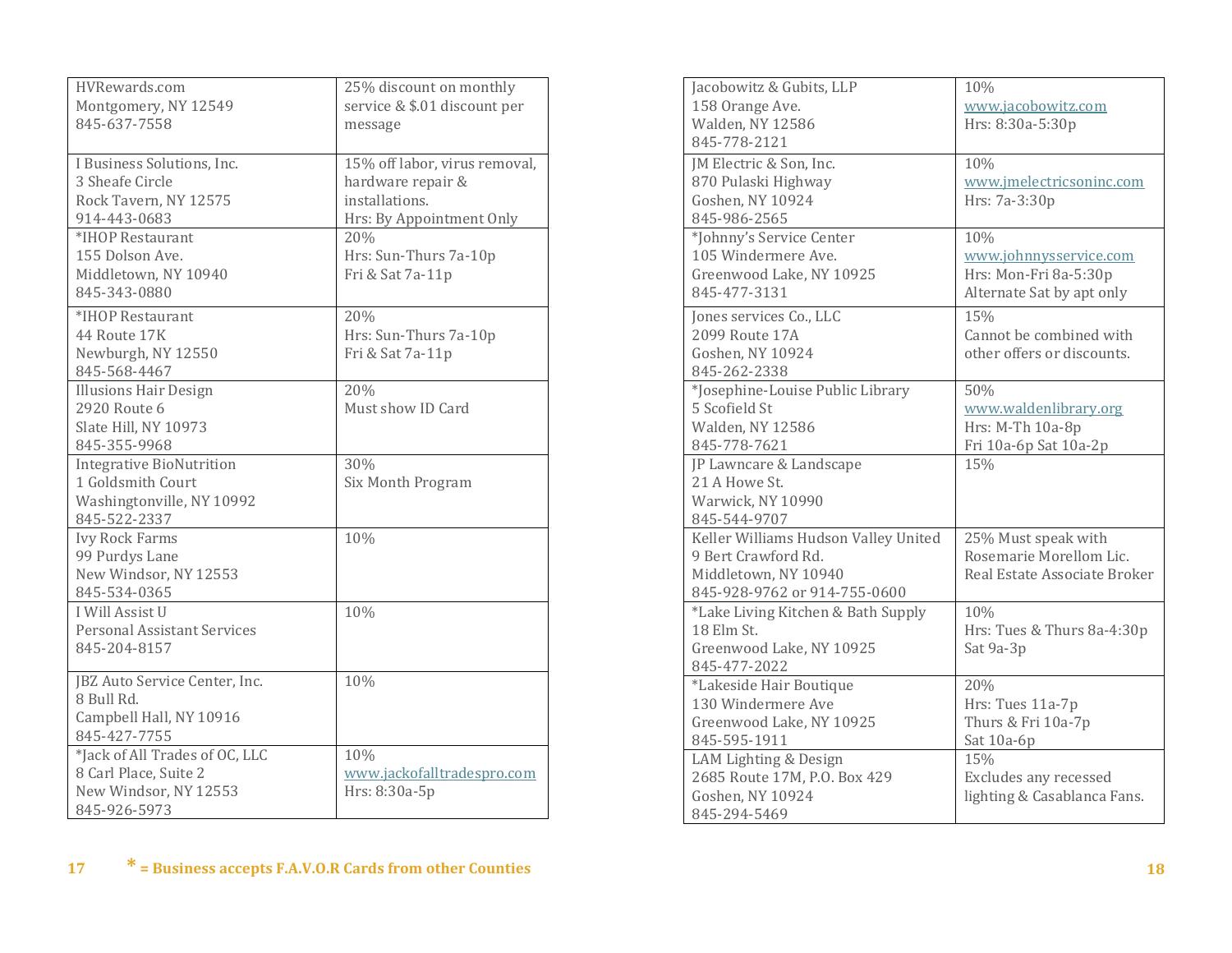| Laptop Shack<br>400 Route 211 East<br>Middletown, NY 10940<br>845-343-5278                                                                      | 10% off all services/repair.<br>5% off all sales.                                                                     |
|-------------------------------------------------------------------------------------------------------------------------------------------------|-----------------------------------------------------------------------------------------------------------------------|
| *Lawrence Hearing<br>628 East Main St., Suite 1A<br>Middletown, NY 10940<br>845-343-7708<br>*Lightening Auto & Truck, LLC<br>918 Homestead Ave. | 10% off discounted price.<br>Please inquire with Dan.<br>www.lawrencehearing.com<br>Hrs: 9a-5p<br>10%<br>Hrs: $7a-4p$ |
| Maybrook, NY 12543<br>845-427-2558<br>*LJ Marchese Chevrolet Inc.<br><b>1012 Route 9W</b><br>Fort Montgomery, NY 10922                          | 10%<br>Only on service & parts                                                                                        |
| 845-446-4718<br>Lord's Homestead florist<br>948 Homestead Ave.<br>Maybrook, NY 12543<br>845-427-2038                                            | 10%<br>Not valid on orders sent out<br>of local delivery area to other<br>florists                                    |
| *Loyal Tire & Auto Center<br>320 route 17M<br>Monroe, NY 10950<br>845-783-4200                                                                  | 10%<br>www.loyaltire.com<br>Hrs: Mon-Fri 8a-6p<br>Sat 8a-5p                                                           |
| *Lumbre<br>38 Old Cross Rd.<br>Warwick, NY 10990<br>917-753-6297                                                                                | 10%                                                                                                                   |
| *MacArthurs Restaurant<br>674 Thayer Rd.<br>West Point, NY 10996<br>845-446-4731                                                                | 20%<br>TheThayerHotel.com/Dining<br>Hrs: See Website                                                                  |
| Mac Auto, Inc./C&M Auto Body II<br>1029 Route 17M<br>Monroe, NY 10950<br>845-783-7843                                                           | 15%                                                                                                                   |
| Main Line Diner & Pizza Company<br>940 Homestead Ave.<br>Maybrook, NY 12543<br>845-427-7900                                                     | 10%<br>Not to be combined with<br>other offers or discounts                                                           |

| *Main Street Pizzeria & Restaurant | 10%                               |
|------------------------------------|-----------------------------------|
| 129 Main St.                       |                                   |
| Chester, NY 10918                  |                                   |
| 845-469-5050                       |                                   |
| *MAK III Plumbing & Heating        | 10% - Emergency Service           |
| P.O. Box 78                        | available. Limited to areas       |
| Slate Hill, NY 10973               | serviced within the County.       |
| 845-355-2866                       |                                   |
| *Makovic Homes, LLC                | Up to \$10,000 off of total turn  |
| 411 Route 17B                      | key package. Call for details.    |
| Monticello, NY 12701               | www.besthomesonearth.com          |
| 845-796-4663                       | Hrs: Mon-Sat 9a-5p (Weds 6p)      |
| *Manchester Orthopedic, Inc.       | 10% Discount applies to           |
| 1 Montgomery St.                   | products and services not         |
| Middletown, NY 10940               | covered by insurance.             |
| 845-343-7337                       |                                   |
| *Mari Landscaping                  | 25%                               |
| 1031 Roosa Gap Rd.                 | Hrs: 6a-10p Daily                 |
| Pine Bush, NY 12566                |                                   |
| 845-978-9885                       |                                   |
| *Mario's restaurant                | 15%                               |
| 503 Route 32                       |                                   |
| Highland Mills, NY 10930           |                                   |
| 845-928-2805                       |                                   |
| Marketplace Today                  | 15%                               |
| 69 Brookside Ave, Suite 208        | www.themarketplacetoday.com       |
| Chester, NY 10918                  | Hrs: 9a-5:30p                     |
| 845-469-4000                       |                                   |
| Maybrook Taxi                      | \$1 off local fares. 10% off long |
| 117A Oak St.                       | distance fares.                   |
| Maybrook, NY 12543                 |                                   |
| 845-590-3118                       |                                   |
| *Medical Massage Pain Relief       | 10%                               |
| Greenwood Lake, NY 10925           | medicalmassagepainrelief.com      |
| 845-641-6732                       | Hrs: Call for appointment         |
|                                    |                                   |
| *Meineke Car Care Center           | 25% off brake pads & shoes.       |
| 1295 Route 300                     | 10% off parts (Excludes           |
| Newburgh, NY 12550                 | batteries & tires)                |
| 845-567-4840                       |                                   |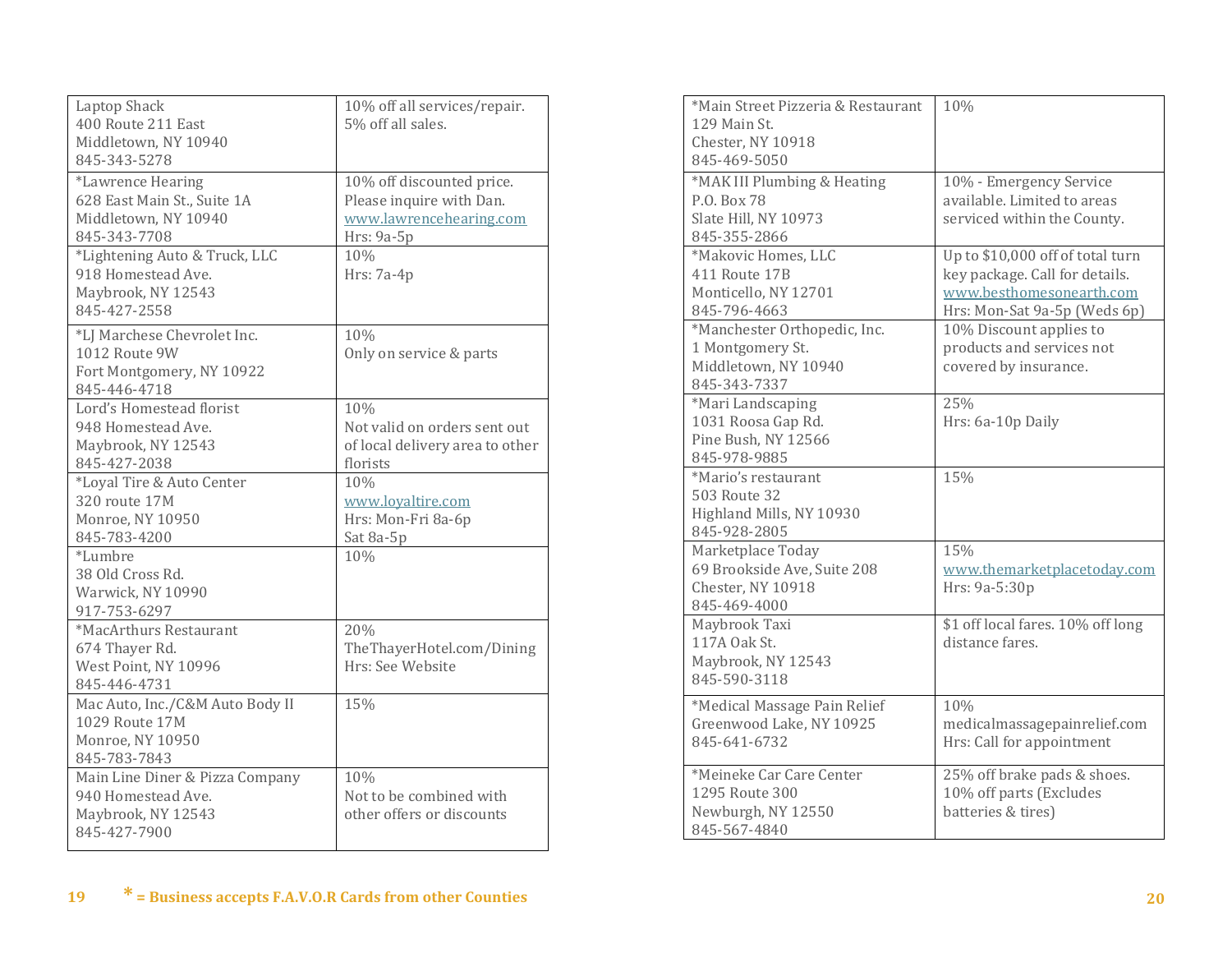| *Melvin Cohen & Co. Accountants    | 15% - www.melcotax.com       |
|------------------------------------|------------------------------|
| 13 Strack Road                     | Hrs: Call for an appointment |
| Goshen, NY 10924                   |                              |
| 845-294-8590                       |                              |
| *Mic & Mck Photography             | 25% Veteran must be main     |
| 10 Church St. Apt. 2               | subject of session.          |
| Walden, NY 12586                   | Hrs: 9a-9m                   |
| 845-401-1203                       |                              |
| *Michael Bigg Jr. - Quality Svc    | 15%                          |
| Center                             | www.michaelbiggjrinc.com     |
| 2040 State Route 208               | Hrs: Mon-Fri 8a-5p           |
| Montgomery, NY 12549               | Sat 8a-12p                   |
| 845-457-5520                       |                              |
| *Michael S. Sachs, Attorney at Law | 10%                          |
| 215 Quassaick Ave.                 | Hrs: By Appointment Only     |
| New Windsor, NY 12553              |                              |
| 845-562-8890                       |                              |
| Midas Auto Service Experts         | 15%                          |
| 140 Route 17M                      | No discount on tires or      |
| Harriman, NY 10926                 | batteries.                   |
| 845-782-4445                       |                              |
| Midas Auto Service Experts         | 15%                          |
| 1410 Union Ave.                    | No discount on tires or      |
| Newburgh, NY 12550                 | hatteries.                   |
| 845-564-6260                       |                              |
| *Midas Auto Service Experts        | 10%                          |
| 419 Route 211 East                 | No discount on tires or      |
| Middletown, NY 10940               | batteries.                   |
| 845-343-4161                       |                              |
| *Middletown Auto Repair            | 15%                          |
| 77 Dolson Ave.                     |                              |
| Middletown, NY 10940               |                              |
| 845-343-9090                       |                              |
| *Mill Pond Cleaners                | 10%                          |
| 46 Mill Pond Parkway               | www.millpondcleaners.com     |
| Monroe, NY 10950                   | Hrs: Mon-Fri 7a-7p           |
| 845-783-9242                       | Sat 8a-4p                    |
| *Mill Pond Cleaners                | 10%                          |
| 145 North Church St.               | www.millpondcleaners.com     |
| Goshen, NY 10924                   | Hrs: Mon-Fri 7a-7p           |
| 845-360-5060                       | Sat 8a-4p                    |

| *Minisink Valley Transportation<br>14 Eric Dr.<br>Middletown, NY 10940<br>845-208-0884              | 10%<br>Must present F.A.V.O.R card                                                           |
|-----------------------------------------------------------------------------------------------------|----------------------------------------------------------------------------------------------|
| Monroe Animal Hospital<br>427 Route 17M<br>Monroe, NY 10950<br>845-782-8621                         | 10%                                                                                          |
| Monroe Taxi<br>562 Route 17M, Suite #8<br>Monroe, NY 10950<br>845-782-8141                          | 10% Airport Service<br>\$1 Taxi Fare<br>Must Show ID Card                                    |
| *Montgomery Sporting Goods &<br>Painthall<br>1934 Route 211<br>Middletown, NY 10940<br>845-457-4678 | 10%                                                                                          |
| *Montgomery Village Pharmacy<br>105B Ward St.<br>Montgomery, NY 12549<br>845-457-4020               | 10%<br>Hrs: Mon-Fri 8a-7p<br>Sat 9a-3p                                                       |
| *Moulton Auto Body<br>2000 Route 208<br>Montgomery, NY 12549<br>845-457-9467                        | 10%<br>Must show ID card                                                                     |
| <b>MSG Paintball Field</b><br>Bart Bull Rd.<br>Middletown, NY 10940<br>845-457-4678                 | Receive Group Rate                                                                           |
| *Mt. Peter Ski Area<br>51 Old Mt Peter Rd.<br>Warwick, NY 10990<br>845-986-4940                     | 20% Off Lift Tickets<br>10% Off Tubing Tickets<br>Hrs: Vary - See Website<br>www.mtpeter.com |
| *Mr. Rooter Plumbing<br>75 West Rd.<br>Pleasant Valley, NY 12569<br>845-635-2102                    | 10%<br>May not be combined with<br>any other offer. Max<br>discount \$50                     |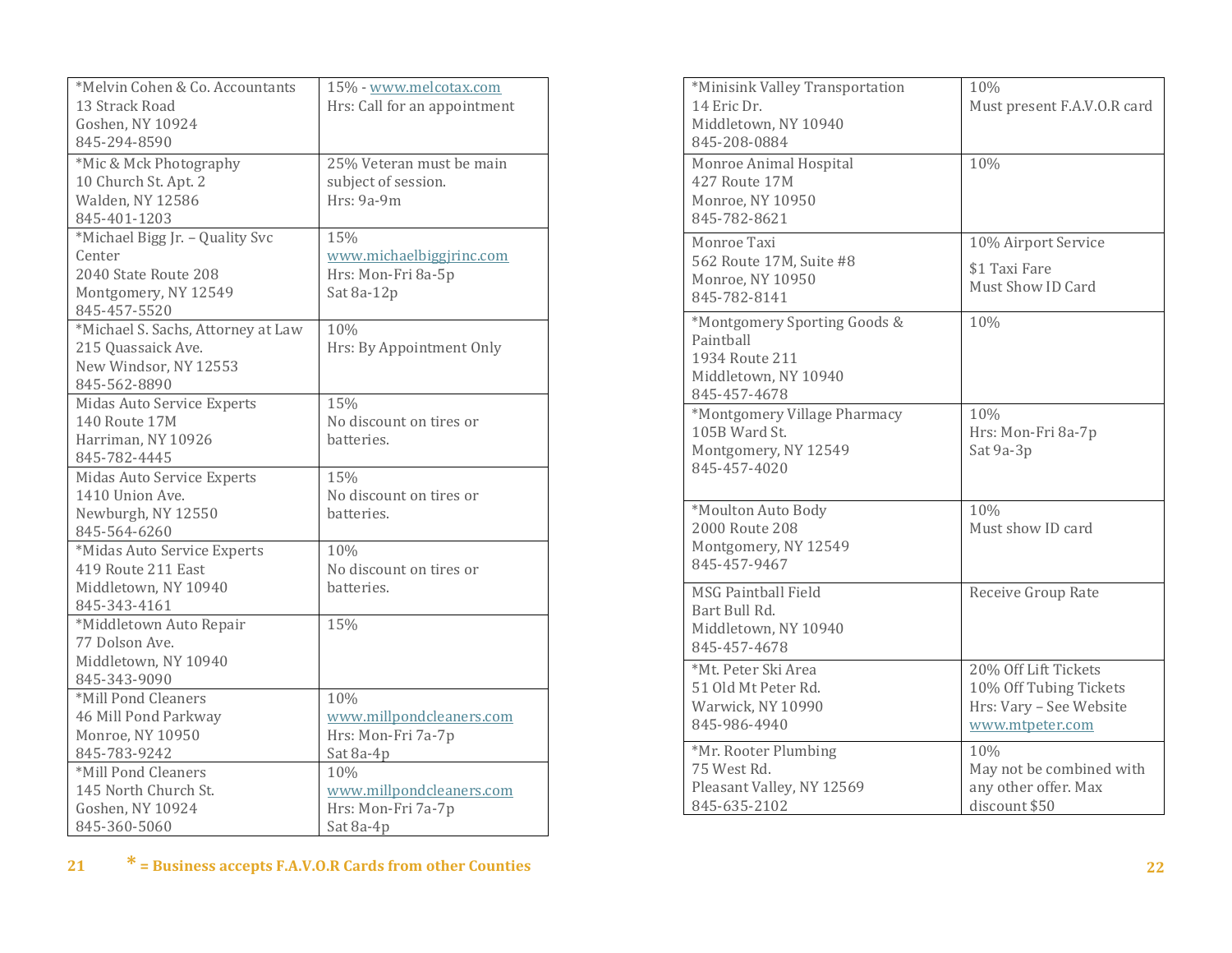| *MS Jewelers<br>5050 Route 17M, P.O. Box 476<br>New Hampton, NY 10958<br>845-374-4653                                                                                          | 10% Excludes loose<br>diamonds<br>www.msjewelers.com<br>Hrs: Tues-Fri 9a-6p<br>Sat 9a-3p                                                                                                                                                   |
|--------------------------------------------------------------------------------------------------------------------------------------------------------------------------------|--------------------------------------------------------------------------------------------------------------------------------------------------------------------------------------------------------------------------------------------|
| MultiMedia Service Center<br>650 Rock Cut Rd.<br><b>Walden, NY 12586</b><br>845-566-6897<br>Visit website for details about our<br>services<br>www.multimediaservicecenter.com | 20% off total invoice for any<br>of the following services:<br>8mm/Super8/16mm film<br>transfer, picture/slide<br>transfer.<br>videotape/camcorder tape<br>transfer, audio transfer<br>(vinyl records, cassette<br>tapes, open reel tapes) |
| My Junk Man<br>46 Buttermilk Falls Rd.<br>Warwick, NY 10990<br>845-544-4622                                                                                                    | 10%<br>Hrs: 7a-7p                                                                                                                                                                                                                          |
| NAS Security Systems, Inc.<br>13 Bedford Ave.<br>Middletown, NY 10940<br>845-342-4400<br>Neversink Lumber Co.                                                                  | 15%                                                                                                                                                                                                                                        |
| 95 Jersey Ave.<br>Port Jervis, NY 12771<br>845-856-5161                                                                                                                        | 10% Excluding sale or bid<br>items                                                                                                                                                                                                         |
| *Newburgh Auto Spa<br>86 Route 17K<br>Newburgh, NY 12550<br>845-567-0009<br>*Newburgh Envelope Corp.<br>1720 Route 300<br>Newburgh, NY 12550<br>845-566-4211                   | 10% off Oil changes<br>20% off Car Wash<br>www.newburghautospa.com<br>Hrs: M-S 8a-6p Sun 9a-4p<br>10%<br>Hrs: 10a-3p                                                                                                                       |
| *New Life Van Auto & Truck<br>Modification<br>258 VanKeuren Ave.<br>Pine Bush, NY 12566<br>845-361-1244                                                                        | 10%<br>www.newlifemod.com<br>Hrs: 9a-9p                                                                                                                                                                                                    |

| *Nick Constantino<br>Certified Professional Coach<br>10 Matthews St., 2nd Floor<br>Goshen, NY 10924<br>845-294-0123 | 25%<br>www.nickconstantino.com<br>Hrs: By Appt. Only                                      |
|---------------------------------------------------------------------------------------------------------------------|-------------------------------------------------------------------------------------------|
| *Northern Bear Pet Food<br>1724 Route 17A<br>Florida, NY 10921<br>845-651-7797                                      | 10% On select items. Please<br>see store for details.<br>Hrs: Mon-Sat 9a-6p<br>Sun 10a-4p |
| *NorthEastern Martial Arts Academy<br>1743 Sate Route 17A<br>Florida, NY 10921<br>845-651-5425                      | 25%                                                                                       |
| Northern Windows<br>Siding, Roofing & Insulation<br>2537 Route 17M<br>Goshen, NY 10924<br>845-294-4444              | 5%<br>Cannot be combined with<br>any other offer                                          |
| *Oakland Valley Campground<br>399 Oakland Valley Rd.<br>Cuddebackville, NY 12729<br>845-754-8732                    | 5% off site fees                                                                          |
| *Olive & Oak Swimwear<br>28 Feiertag Rd.<br>Middletown, NY 10941<br>845-820-6667                                    | 10%                                                                                       |
| *Orange Auto Electric<br>370 South Plank Rd.<br>Newburgh, NY 12550<br>845-564-0320                                  | 15%<br>www.orangeautoelectric.com<br>Hrs: Mon-Fri 8a-5p<br>Sat 8a-1p                      |
| *Orange County NY Process Services<br>P.O. Box 222<br>Highland Mills, NY 10930<br>845-536-7560                      | 20%<br>Also includes First<br>Responders                                                  |
| *Otterkill Animal Hospital<br>258 Maybrook Rd.<br>Campbell Hall, NY 10916<br>845-427-2854                           | 10%<br>On Services Only                                                                   |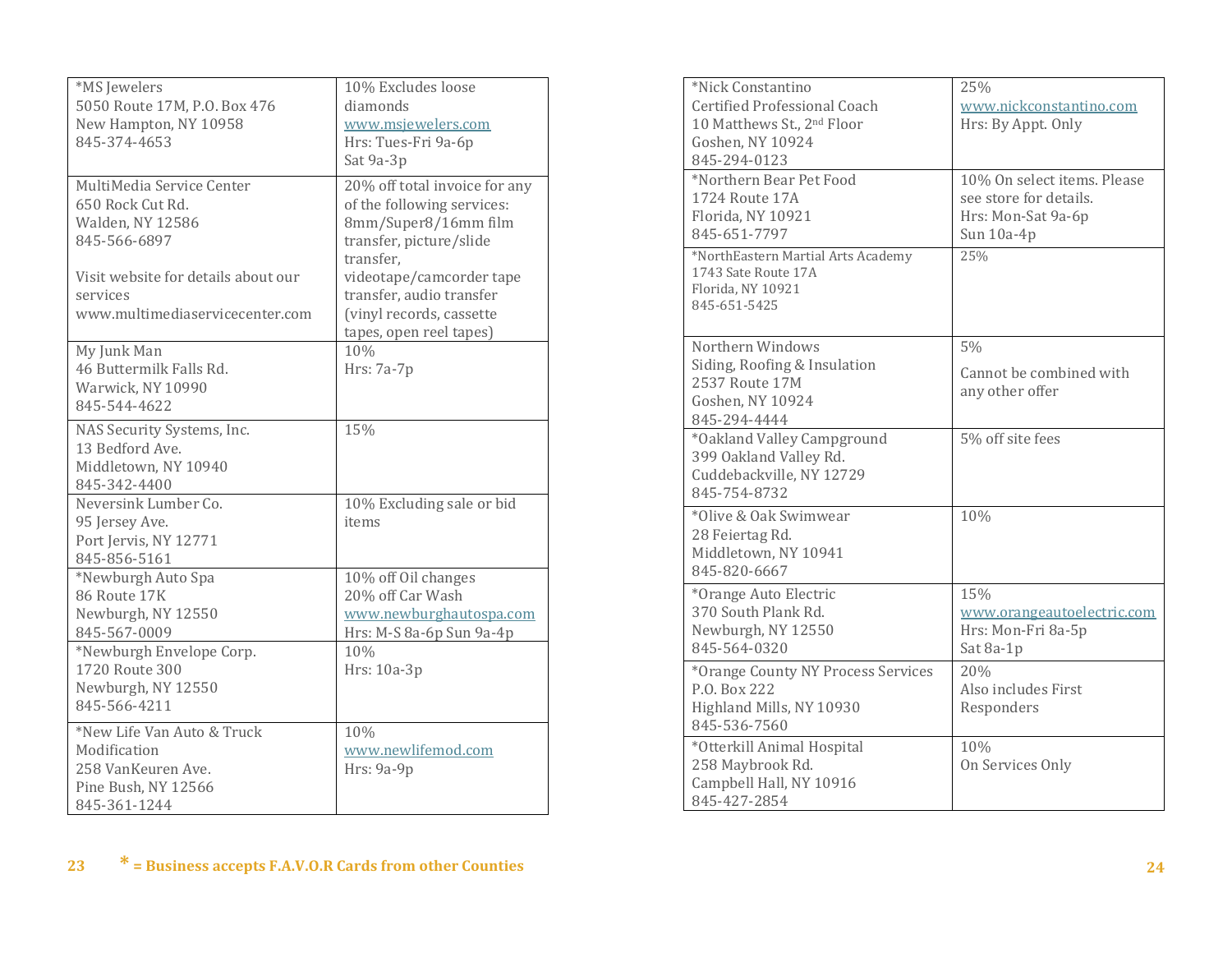| *Patricia Quinn                   | 25%                              |
|-----------------------------------|----------------------------------|
| Creative Art Therapy, PLLC        | <b>Sliding Scale</b>             |
| 199 Kings Highway                 | Hrs: 9a-9p Daily                 |
| Warwick, NY 10990                 |                                  |
| 845-649-0953                      |                                  |
| *Patton's Tavern                  | 20%                              |
| 674 Thayer Rd.                    | www.thethayerhotel.com           |
| West Point, NY 10996              | Hrs: See Website                 |
| 845-446-4731                      |                                  |
| *Peck's Wine & Spirits, Inc.      | 10% Wine or Champagne.           |
| 1 Bank St.                        | peckswineandspirits.com          |
| Warwick, NY 10990                 | Hrs: Mon-Sat 9a-9p               |
| 845-986-9463                      | Sun 12p-6p                       |
| *Pennings Farm Cidery             | 15%                              |
| 4 Warwick Turnpike                | www.penningscidery.com           |
| Warwick, NY 10990                 | Hrs: Sat & Sun 12p-Sunset        |
| 845-987-9922                      |                                  |
| *Pine Bush Locksmith              | 10%                              |
| 42 Kings Hill Rd.                 | Hrs: 24/7                        |
| Walden, NY 12586                  |                                  |
| 845-597-4508                      |                                  |
| Pine Bush Pharmacy                | 25%                              |
| 2412 Route 52                     | Excludes RX's, Cigarettes,       |
| Pine Bush, NY 12556               | Newspapers, Hallmark Cards,      |
| 845-744-4221                      | Sale Items.                      |
| Planet Pizza                      | 15%                              |
| 60 Mill Pond Parkway              |                                  |
| Monroe, NY 10950                  |                                  |
| 845-782-7715                      |                                  |
| *Plaza Optical                    | 10% Cannot be used with          |
| 785 Route 17M                     | advertised coupons or            |
| Monroe, NY 10950                  | combined with insurance          |
| 845-783-4400                      |                                  |
| *Prestige Graphics Services, Inc. | 15%                              |
| 105 Sprague Ave.                  | www.prestigegraphic.com          |
| Middletown, NY 10940              | Hrs: 8a-6p                       |
| 845-343-3626                      |                                  |
| *Primal Evolution Sporting Goods  | 5%                               |
| Rock Tavern, NY                   | Primalevolutionsportinggoods.com |
|                                   | By Appt. Only                    |
| 845-636-4654                      |                                  |

| *PrimeLending - Angela Demaris<br>1450 Route 300, Suite 101<br>Newburgh, NY 12550<br>845-476-3054                 | NO Lender Fees on VA<br>Loans                                                                                      |
|-------------------------------------------------------------------------------------------------------------------|--------------------------------------------------------------------------------------------------------------------|
| Professional Maids in the Hudson<br>7 Forsyth Place<br>Newburgh, NY 12550<br>845-549-9464                         | 10% Serving only Orange,<br>Ulster & Dutchess County.                                                              |
| *Promenade Senior Day Program<br>264 Windsor highway<br>New Windsor, NY 12553<br>845-568-2540                     | 30%<br>www.promenadesenior.com<br>Hrs: Mon-Fri 7:30a-4:30p                                                         |
| *Promenade Senior Centers, LLC<br>264 Windsor highway<br>New Windsor, NY 12553<br>845-568-2540                    | 30%<br>www.promenadesenior.com<br>Hrs: Mon-Fri 7:30a-4:30p                                                         |
| <b>Quality Service Center</b><br>Michael Bigg Jr.<br>2040 State Route 208<br>Montgomery, NY 12549<br>845-457-5520 | 15%<br>www.michaelbiggjrinc.com<br>Hrs: Mon-Fri 8a-5p<br>Sat 8a-12p                                                |
| *Quinnz Pinz<br>13 Railroad Ave.<br>Middletown, NY 10940<br>845-343-8121                                          | \$2.25/Game                                                                                                        |
| R&J Auto Body, Inc.<br>14 Canal St.<br>Port Jervis, NY 12771<br>845-856-8586                                      | 10%<br>Hrs: 8a-5p<br><b>Most Saturdays</b>                                                                         |
| *Raymour & Flanigan Furniture<br>30 Gibbs Court<br>Middletown, NY 10940<br>845-343-6800                           | 10% Cannot be combined<br>with other offers. Financing<br>not available with this offer.<br>See store for details. |
| *Reliable Pump & Well Svcs LLC<br>35 West Corbett Rd.<br>Montgomery, NY 12549<br>845-629-8301                     | 15% Off Well Pumps &<br>Pressure Tanks. Discount<br>for Orange, Ulster &<br>Sullivan.<br>Hrs: 24/7                 |
| <i>*Revive</i><br>259 Route 17K, Suite 101<br>Newburgh, NY 12550<br>845-926-6898                                  | 30%<br>By Appointment Only                                                                                         |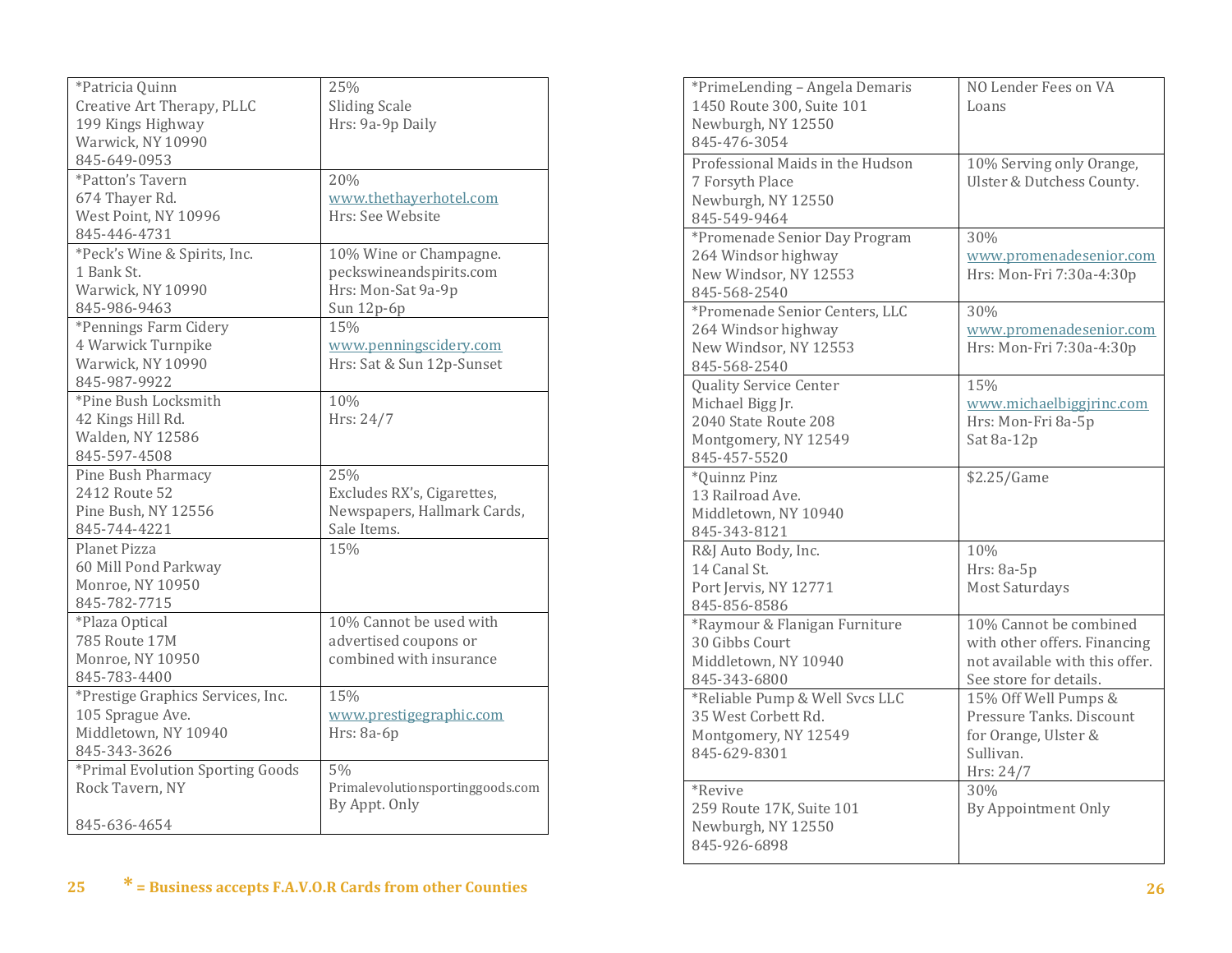| *Rite Storage                       | 10%                              |
|-------------------------------------|----------------------------------|
| 94 Dolson ave.                      | primestoragegroup.com            |
| Middletown, NY 10940                | Hrs: Mon-Fri 9a-5:30p            |
| 845-342-0700                        | Sat 9a-4p                        |
| *Roarke Well Drilling, Inc.         | 10%                              |
| 7 James St.                         | roarkewelldrilling.com           |
| Harriman, NY 10921                  | Hrs: 7a-7p                       |
| 845-783-9355                        |                                  |
| *Rocco Roma Food Products           | 10%                              |
| 99 Railroad Ave.                    | www.roccoroma.com                |
| Goshen, NY 10924                    | Hrs: 8a-6p                       |
| 845-294-1884                        |                                  |
| *Rock City Music Academy            | 10% off ongoing lessons.         |
| 40 Main St.                         | Inquire about free trial lesson. |
| Pine Bush, NY 12588                 | Hrs: Mon-Fri 2:30p-7:30p         |
| 847-744-6602                        |                                  |
| *Rosner Soap                        | 10%                              |
| 1373 Kings Highway                  | www.rosnersoap.com               |
| Sugar Loaf, NY 10981                | Hrs: Weds-Fri 12p-5:30p          |
| 845-469-5931                        | Sat 11a-6p Sun 11a-5:30p         |
| Royal Acres Greenhouse & Produce    | Will give 10% both at home       |
| 621 Scotchtown Collabar Rd.         | (Plant sales) or at any farm     |
| Middletown, NY 10940                | markets in Orange County         |
| 845-692-6719                        | (Plants & Vegetables)            |
| *Saratoga Flag, A Broadway Banner   | Free Military service flag with  |
| of Graphics Co.                     | the purchase of a 20 ft. in-     |
| 1940 Route 32N                      | ground aluminum flagpole kit.    |
| Gansevoort, NY 12831                | www.saratogaflag.com             |
| 518-792-1776                        |                                  |
| <b>Scotts Corners Hardware</b>      | 10% If purchasing all sale       |
| 1037 State Route 17K                | items, discount cannot be        |
| Montgomery, NY 12549                | honored.                         |
| 845-457-5005                        |                                  |
| *Senior Concierge Service of the HV | 25%                              |
| 10 Matthews St., 2nd Fl.            | www.nickconstantino.com          |
| Goshen, NY 10924                    | Hrs: By Appointment Only         |
| 845-294-0123                        |                                  |
| *Sherri's Hair Designs              | 10%                              |
| 2294 Route 208                      | www.sherrishairdesign.com        |
| Montgomery, NY 12549                | Hrs: Tues-Fri 10a-7p             |
| 845-778-9003                        | Sat 9a-3p                        |

| *Shield Mechanical Services<br>119 Bulstontown Rd.<br>Stony Point, NY 10980<br>845-786-5205                      | 25% Must show ID card.<br>Cannot be combined with<br>other offers.                                         |
|------------------------------------------------------------------------------------------------------------------|------------------------------------------------------------------------------------------------------------|
| Siena's Auto Repair, Inc.<br>390 North St.<br>Middletown, NY 10940<br>845-343-2289                               | 10%                                                                                                        |
| Simpson Originals<br>1388 Kings Highway<br>Sugar Loaf, NY 10918<br>845-469-1222                                  | 10%                                                                                                        |
| *Sleepy Hills Orchard<br>1328 Route 284<br>Westtown, NY 10998<br>845-726-3797                                    | 10%                                                                                                        |
| *Something Sweet Dessert Café<br>17 North St.<br>Middletown, NY 10940<br>845-343-2233                            | 15% Hrs: Mon 11a-4p<br>Tues & Weds 11a-8p<br>Fri & Sat 11a-10p<br>www.somethingsweetcafe.com               |
| Sonic Screen Printing & Sign Shop<br>99 Spring St.<br>Monroe, NY 10950<br>845-656-2040                           | 10%                                                                                                        |
| *Sosler's Garden & Farm Equipment<br>2839 Route 17M<br>New Hampton, NY 10958<br>845-374-3621 - Hrs: M-F 8:30a-5p | 10% off repair parts plus free<br>delivery of new equipment<br>within a 20 mile radius<br>www.soslers.com  |
| *Spears Family Farm<br>593 Decker Rd.<br>Wallkill, NY 12589<br>845-820-2845                                      | 25% - Only located at Farmers<br>Markets in Pine Bush/Events<br>for Vendors. Please call for<br>more info. |
| *Stepping Stones Child Care<br>16 Wells Court<br>Middletown, NY 10940<br>845-344-1008                            | 15%<br>Hrs: 7a-7p                                                                                          |
| <i>*Sterling Optical</i><br>1401 Route 300<br>Newburgh, NY 12550<br>845-564-3522                                 | 30%<br>Cannot be combined with any<br>other offer or insurance plan                                        |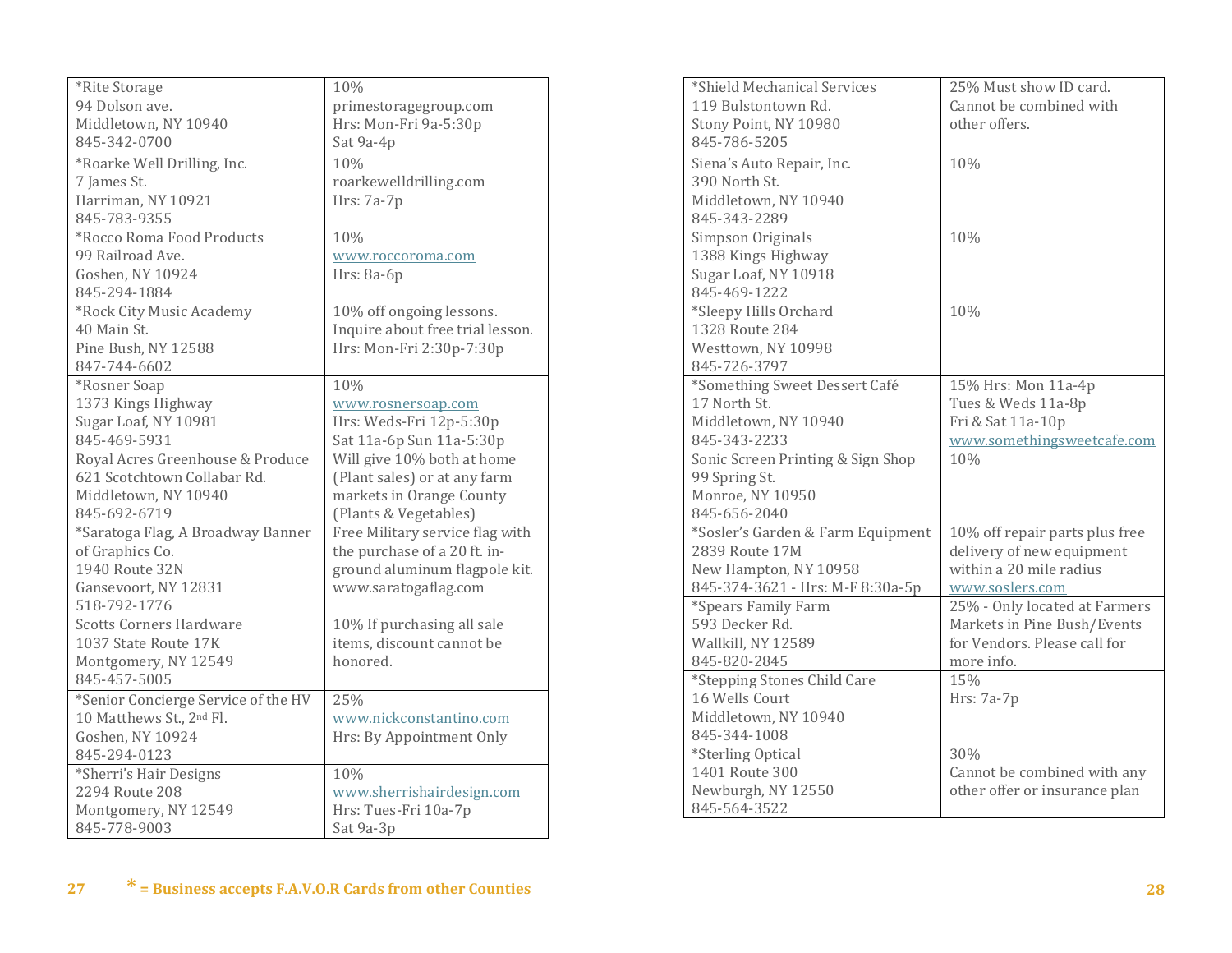| Steven Hamel Plumbing & Heating | 10%                                |
|---------------------------------|------------------------------------|
| 7 High View Ave.                | Maximum Discount \$100             |
| Florida, NY 10921               |                                    |
| 845-651-4524                    |                                    |
| Steve's Deli                    | 10%                                |
| 87 Main St.                     | Must show ID card                  |
| Goshen, NY 10924                |                                    |
| 845-294-9242                    |                                    |
| *Stillpond Massage Therapy      | 10%                                |
| 677 Route 17M                   | Stillpondmassage.com               |
| Monroe, NY 10950                | Hrs: See website for business      |
| 845-783-0343                    | hours                              |
| Stop the Hate Taxi              | 15% No Smoking                     |
| 170 South St., Apt #1           | Not available from sunset          |
| Newburgh, NY 12550              | <b>Fridays to sunset Saturdays</b> |
| 845-399-4421                    |                                    |
| *Sweet Tymes LTD                | 10%                                |
| 159 west Main St.               | www.SweetTymes.com                 |
| Goshen, NY 10924                | Hrs: Mon-Thurs 12p-8p              |
| 845-360-5982                    | Fri & Sat 11a-11p                  |
| <i>*Texas Roadhouse</i>         | 10%                                |
| 390 Route 211E                  | Not valid with any other           |
| Middletown, NY 10940            | coupons                            |
| 845-343-7427                    |                                    |
| The Baker's Dozen               | 10%                                |
| 179 Temple Hill Rd.             | \$5 minimum. Cash sales only.      |
| Vails Gate, NY 12584            |                                    |
| 845-565-5131                    |                                    |
| *The Captain's Table            | 10%                                |
| 547 Route 17M                   | www.captains-table.com             |
| Monroe, NY 10950                | Hrs: Mon-Thurs 11:30a-12a          |
| 845-783-0209                    | Fri & Sat 11:30a-2a                |
| *Storm King Adventure Tours     | 10%                                |
| 178 Hudson St.                  | Stormkingadventuretours.com        |
| Cornwall-On-Hudson, NY 12520    | Hrs: May thru Oct 10a-5p           |
| 845-534-7800                    |                                    |
| *Stowaway Self Storage VII, LLC | 10% Discount on new unit           |
| 580 Toleman Rd.                 | rentals, monthly & all packing     |
| Rock Tavern, NY 12575           | supplies (bxs, tape, mattress      |
| 845-497-7233                    | cvrs, bubble wrap, etc.)           |

| <b>Style Counsel</b><br>19 Main St.<br>Warwick, NY 10990<br>845-986-9588                       | 10% On regular priced items                                                                                       |
|------------------------------------------------------------------------------------------------|-------------------------------------------------------------------------------------------------------------------|
| Subtle Energies<br>1136 Kings Highway #4<br>Chester, NY 10918<br>845-469-7162                  | 10% Must show ID card                                                                                             |
| *Supreme Lending<br>76 West Ave., 2C<br>Lockport, NY 14094<br>716-696-0036                     | Free Mtg prequal. credit rpt &<br>document review, reduced<br>closing fees, no underwriting or<br>processing fees |
| The Castle Driving Range<br>1768 Route 17M<br>Goshen, NY 10924<br>845-469-2116                 | 10% Not to be combined with any<br>other offers. Discount applies to<br>bucket of balls or club rental only.      |
| The Castle Fun Center<br>109 Brookside Ave.<br>Chester, NY 10918<br>845-469-2116               | 10% Not valid on alcohol or any<br>discounted items. Good for<br>activities, birthday parties & food.             |
| The Constantino Agency<br>10 Matthews St.<br>Goshen, NY 10924<br>845-342-2828                  | 25% off NYS DMV approved 6hr<br>Def. Driving Course.<br>www.nickconstantino.com                                   |
| *The Cottage Framery<br>1 Earle Lane<br>Goshen, NY 10924<br>845-294-7107                       | 15%<br>www.cottageframery.com<br>Hrs: See Website for more<br>information                                         |
| *The Home Healthcare Store<br>779 Route 211 East<br>Middletown, NY 10940<br>845-342-6060       | 15%<br>Not applicable on insurance<br>covered items                                                               |
| The Kitchen at Classic<br>Corner Route 17K & Berea Rd.<br>Montgomery, NY 12549<br>845-457-4441 | 10% Breakfast and all lunch<br>specials                                                                           |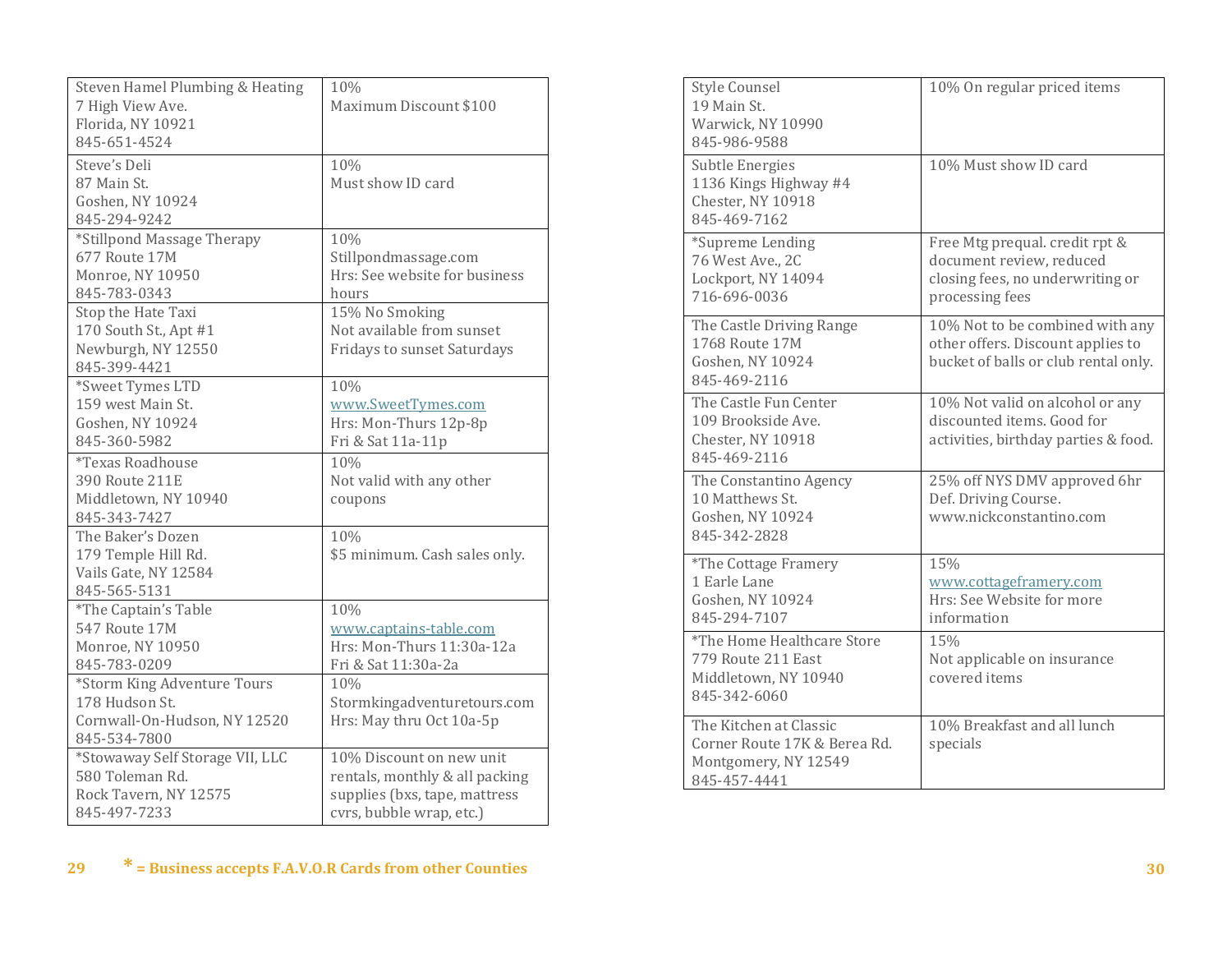| *The Landscape Home & Garden    | 10%                             |
|---------------------------------|---------------------------------|
| Center                          | Hrs: 8a-5p                      |
| 226 Route 17K                   |                                 |
| Newburgh, NY 12550              |                                 |
| 845-564-2744                    |                                 |
| The Laundry Shak, LLC           | 20%                             |
| 133 North Main St.              | Wash & fold Service or Dry      |
| Florida, NY 10921               | Cleaning                        |
| 845-651-7425                    |                                 |
| *The Thayer Hotel at West Point | 20%                             |
| 674 Thayer Rd.                  | TheThayerHotel.com/Dining       |
| West Point, NY 10996            | Hrs: See website                |
| 845-446-4731                    |                                 |
| *Thermo King of Middletown      | 5%                              |
| 441 County Route 56             | ThermoKingofMiddletown.com      |
| Middletown, NY 10940            | Hrs: 8a-4:30p                   |
| 845-342-3013                    |                                 |
| The Ward's Bridge Inn           | 10%                             |
| 135 Ward St., Route 17K         | <b>Closed Mondays</b>           |
| Montgomery, NY 12549            |                                 |
| 845-457-1300                    |                                 |
| *Thevenet Montessori School     | 10%                             |
| 21 Bethany Dr.                  | Thevenetmontessorischool.org    |
| Highland Mills, NY 10930        | Hrs: 7a-6p                      |
| 845-928-6981                    |                                 |
| *Tin Brook B&B & Gift Shop      | 10% off Rooms                   |
| 2 Berea Rd.                     | 20% off in Gift Shop            |
| Walden, NY 12586                |                                 |
| 845-527-8309                    |                                 |
| Tom Destry DJ Entertainment     | 10%                             |
| 1692 Albany Post Rd.            | 5 Hour wedding or party         |
| Wallkill, NY 12589              | package. Based on availability. |
| 845-895-8397                    |                                 |
| <b>Tool Factory Outlet</b>      | 10%                             |
| 2522 Route 17M                  |                                 |
| Goshen, NY 10924                |                                 |
| 845-294-7900                    |                                 |
| *Torrisi Agway                  | 10% Not to be used on sale      |
| 2921 Route 6, P.O. Box 239      | items or combined with any      |
| Slate Hill, NY 10973            | other offers                    |
| 845-355-8880                    |                                 |

| True Value/Just Ask           | 10%                             |
|-------------------------------|---------------------------------|
| Rental/Benjamin Moore Paints  | Excludes all sale items         |
| 302 Main St.                  |                                 |
| Highland Falls, NY 10928      |                                 |
| 845-446-4541                  |                                 |
| Vails Gate Dry Cleaners       | 10% Valid at all 10 locations.  |
| P.O. Box 395                  | Please see website for location |
| Vails Gate, NY 12584          | addresses.                      |
| 845-534-9000                  | www.vgcleaners.com              |
| *Valvoline Instant Oil Change | 15%                             |
| 372 Route 211 East            | www.vioc.vom                    |
| Middletown, NY 10940          | Hrs: Mon-Fri 8a-6p              |
| 845-341-1186                  | Sat 8a-5p Sun 9a-3p             |
| *Valvoline Instant Oil Change | 15%                             |
| 289 Dolson Ave.               | www.vioc.vom                    |
| Middletown, NY 10940          | Hrs: Mon-Fri 8a-6p              |
| 845-342-0400                  | Sat 8a-5p Sun 9a-3p             |
| *Vanity Signs & Graphics      | 10%                             |
| 109 Homestead Ave.            | www.vanitysignsonline.com       |
| Maybrook, NY 12543            | Hrs: Mon-Fri 2p-8p              |
| 845-427-5257                  |                                 |
| Van Vlack Country Cleaners    | 15% For card holders and        |
| 115 Hawkins Dr.               | spouse only. Incoming orders    |
| Montgomery, NY 12549          | only.                           |
| 845-457-4571                  |                                 |
| *Village Auto Repair          | 10% Parts Only.                 |
| 172 Hudson St.                | www.VillageAutoRepair.com       |
| Cornwall-On-Hudson, NY 12520  | Hrs: Mon-Fri 8a-5p              |
| 845-534-3500                  | Sat 8a-12p                      |
| Village Drop Shop, Inc.       | 10%                             |
| 3273 State Route 52           |                                 |
| Pine Bush, NY 12566           |                                 |
| 845-744-3350                  |                                 |
| Village Paint & Hardware      | 15%                             |
| 4 South St.                   |                                 |
| Washingtonville, NY 10992     |                                 |
| 845-496-3755                  |                                 |
| *Village Luncheonette         | 10%                             |
| 94 Clinton St.                |                                 |
| Montgomery, NY 12549          |                                 |
| 845-457-5131                  |                                 |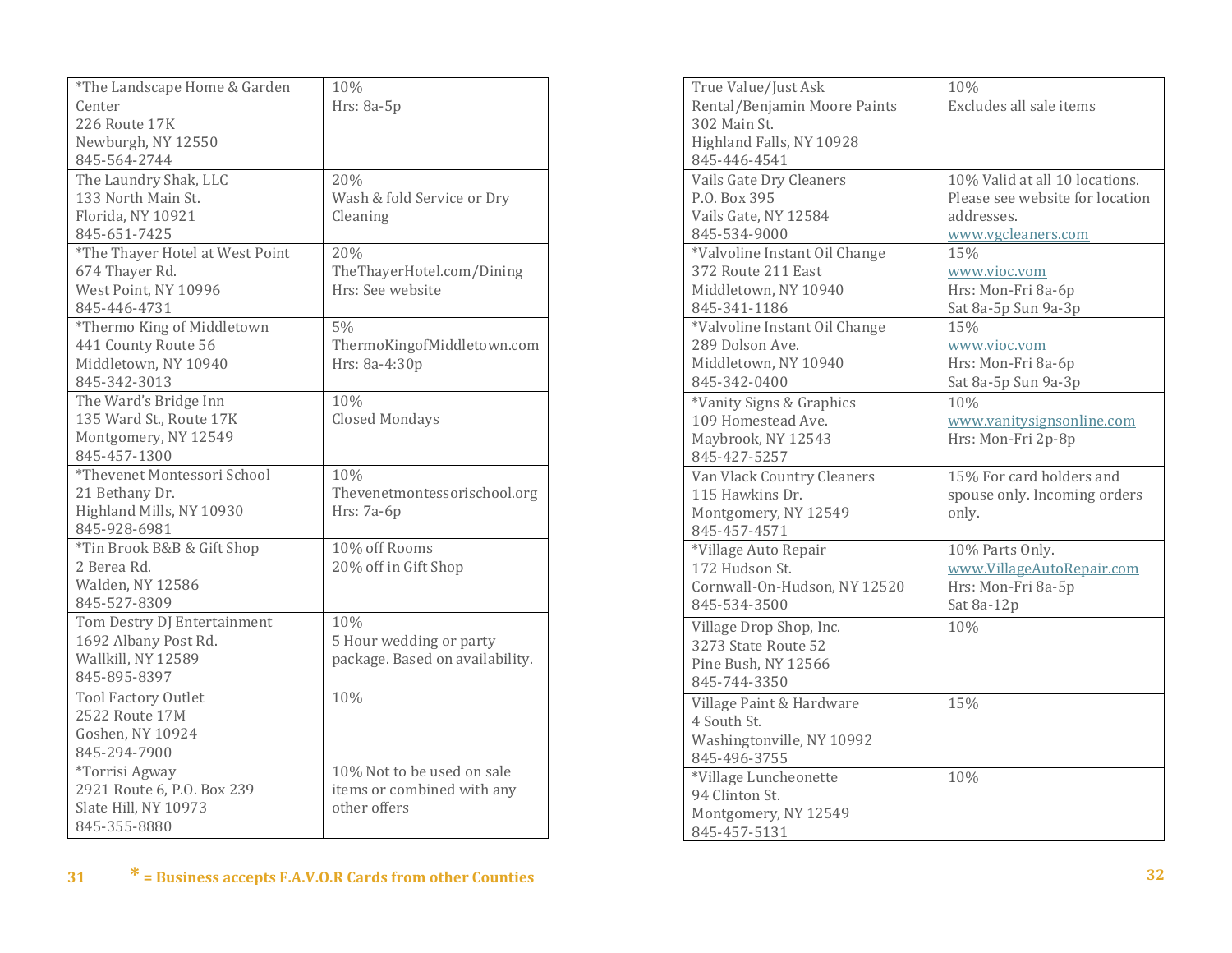| *Vin J's Oil & Lube, Inc.             | 10% Discount applies to all   |
|---------------------------------------|-------------------------------|
| 60 Brookside Ave.                     | services except specials from |
| Chester, NY 10918                     | 8a-11a Mon-Fri and NYS        |
| 845-468-6191                          | Inspections                   |
| Vinnie's Route 94 Auto Repair, LLC    | 15% Not valid with other      |
| 412 Blooming Grove Turnpike           | coupons. Does not include     |
| New Windsor, NY 12553                 | tires.                        |
| 845-787-4867                          |                               |
| *Vision Center                        | 10%                           |
| 1201 Route 300, Union Ave.            |                               |
| Newburgh, NY 12550                    |                               |
| 845-567-0068                          |                               |
| *Wadeson Home Center                  | 10%                           |
| 60 Forester Ave.                      | www.wadeson.com               |
| Warwick, NY 10990                     | Hrs: Mon-Fri 8a-5:30p         |
| 845-986-2215                          | Sat 8a-5p Sun 9a-3p           |
| <b>Wagging Tails Loving Pet Care</b>  | 10%                           |
| 33 Badami Dr.                         |                               |
| Middletown, NY 10940                  |                               |
| 845-692-8255                          |                               |
| <b>Walden Wireless Communications</b> | 10% Not including air time.   |
| 154 West Main St., Suite 1            | Not to be combined with any   |
| Walden, NY 12586                      | other offer. Apply to         |
| 845-787-2750                          | handsets on stock             |
| Walgreens 12631                       | 15% off select items, see     |
| 2084 Route 208                        | store for details.            |
| Montgomery, NY 12549                  |                               |
| 845-769-9203                          |                               |
| *Wallkill River School & Art Gallery  | 10%                           |
| 232 Ward St.                          | wallkillriverschool.com       |
| Montgomery, NY 12549                  | Hrs: Mon-Sat 12p-6p           |
| 845-457-2787                          |                               |
| *Wanda Made It                        | 25%                           |
|                                       |                               |
| P.O Box 51                            | www.wandamadeit.com           |
| Gardiner, NY 12525                    | Hrs: 8a-9p                    |
| 845-656-3323                          |                               |
| *Warwick Dry Cleaners                 | 10%                           |
| 72 South St.                          | Hrs: Mon-Fri 8:30a-7:30p      |
| Warwick, NY 10990                     | Sat 8:30a-5p                  |
| 845-986-9277                          |                               |

| *Warwick Massage                     | 10%                           |
|--------------------------------------|-------------------------------|
| 52 Distillery Rd.                    | Hrs: Mon-Fri 10a-7p           |
| Warwick, NY 10990                    |                               |
| 845-986-3644                         |                               |
| *Warwick Motel & Suites, Inc.        | 10%                           |
| 1 Overlook Dr.                       |                               |
| Warwick, NY 10990                    |                               |
| 845-986-6656                         |                               |
| *Warwick Valley Bed & Breakfast      | 20%                           |
| 24 Maple Ave.                        | Wybedandbreakfast.com         |
| Warwick, NY 10990                    | Open Daily                    |
| 845-987-7255                         |                               |
| *Washingtonville Soccer Shop         | 25% Excludes Sale Items       |
| 9 East Main St.                      |                               |
| Washingtonville, NY 10992            |                               |
| 845-496-8321                         |                               |
| *Werner's True Value Hardware        | 10% Discount good on          |
| 8-10 North Main St.                  | hardware and basic            |
| Florida, NY 10921                    | merchandise non-sale          |
| 845-651-3011                         | items. Not eligible on paint, |
|                                      | appliances or power           |
|                                      | equipment.                    |
| *Window Wear by Gina, LLC            | 20% Discount off retail any   |
| 68 Jefferson St.                     | window treatment/ Also        |
| Highland Mills, 10930                | provides low cost home        |
| 845-928-7146 Option #1               | improvements.                 |
| Winslow Therapeutic Riding Center    | 100% - A Program offering     |
| 1433 State Route 17A                 | equine assisted activities    |
| Warwick, NY 10990                    | and therapies to military     |
| 845-986-6686                         | service veterans and their    |
| Program offered while funding lasts. | immediate families.           |
|                                      | Programming offered as        |
|                                      | long as funds are available.  |
| WK Mechanical, Inc.                  | Not valid with other offers.  |
| 546 Route 17M                        | Not valid on new HVAC         |
| Monroe, NY 10950                     | system or new appliances.     |
| 845-782-8133                         | Valid on repairs HVAC &       |
|                                      | appliance parts & diagnostic  |
|                                      | charges.                      |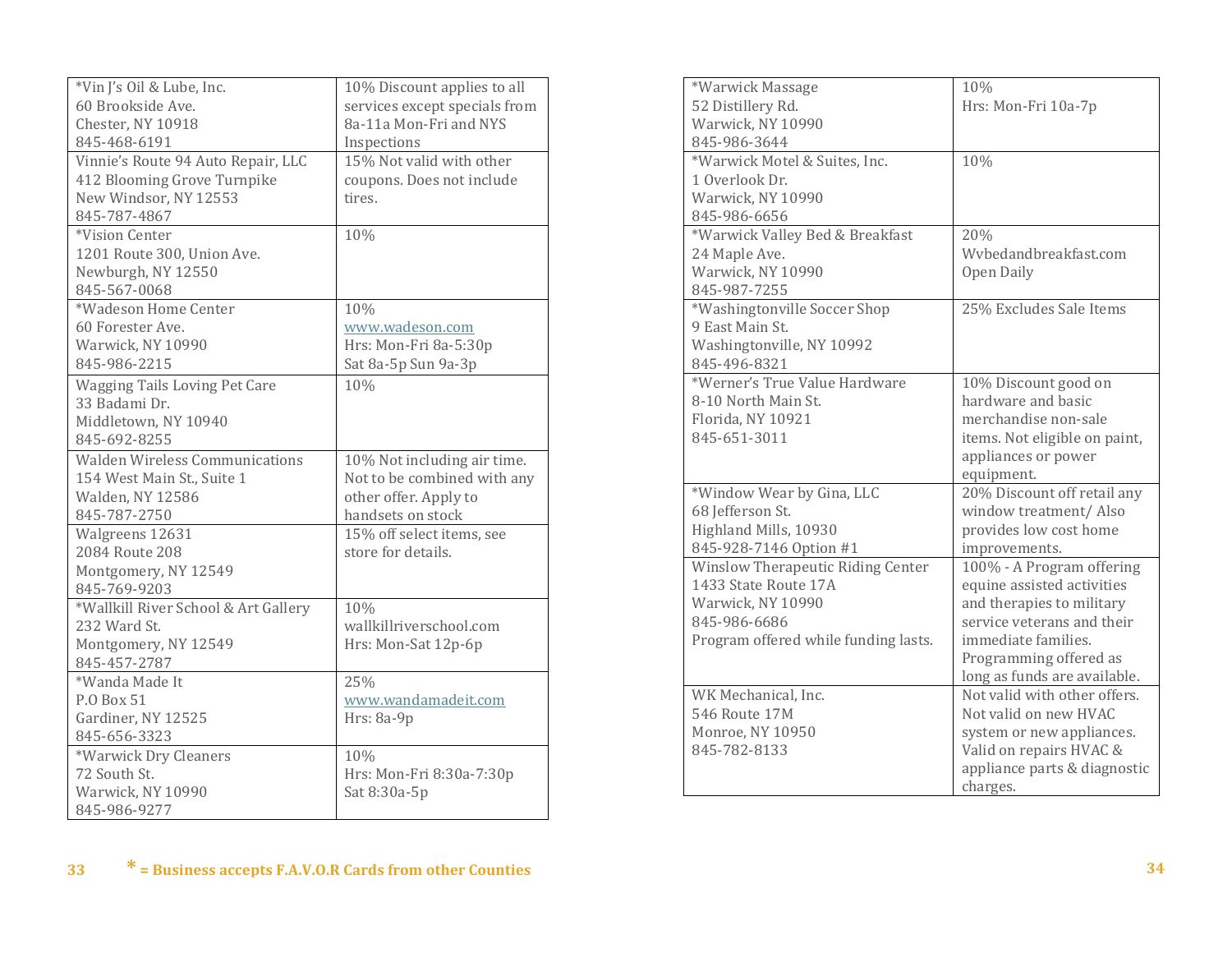| Wynn's Bins, LLC     | 5%                        |
|----------------------|---------------------------|
| 72 Glen Rd.          | www.wynnsbins.com         |
| Wantage, NJ 07461    | Hrs: M-F 7am-5pm          |
| 845-218-0001         | Sat 8am-3pm               |
| *Yo Taxi             | 20%                       |
| 636 Big Pond Rd.     |                           |
| Huguenot, NY 12746   |                           |
| 845-672-4171         |                           |
| *Zulu Time           | 20%                       |
| 674 Thayer Rd.       | TheThayerHotel.com/Dining |
| West Point, NY 10996 | See website for hours     |
| 845-446-4731         |                           |
|                      |                           |
|                      |                           |
|                      |                           |
|                      |                           |

Your business could be featured here.

Call 845-291-2690 or 845-291-3297 for more information.

Help us give back to those that have served the United States Armed Forces.

We appreciate your contribution to this program and support for our veterans.

Your business could be featured here.

Call 845-291-2690 or 845-291-3297 for more information.

Help us give back to those that have served the United States Armed Forces.

We appreciate your contribution to this program and support for our veterans.